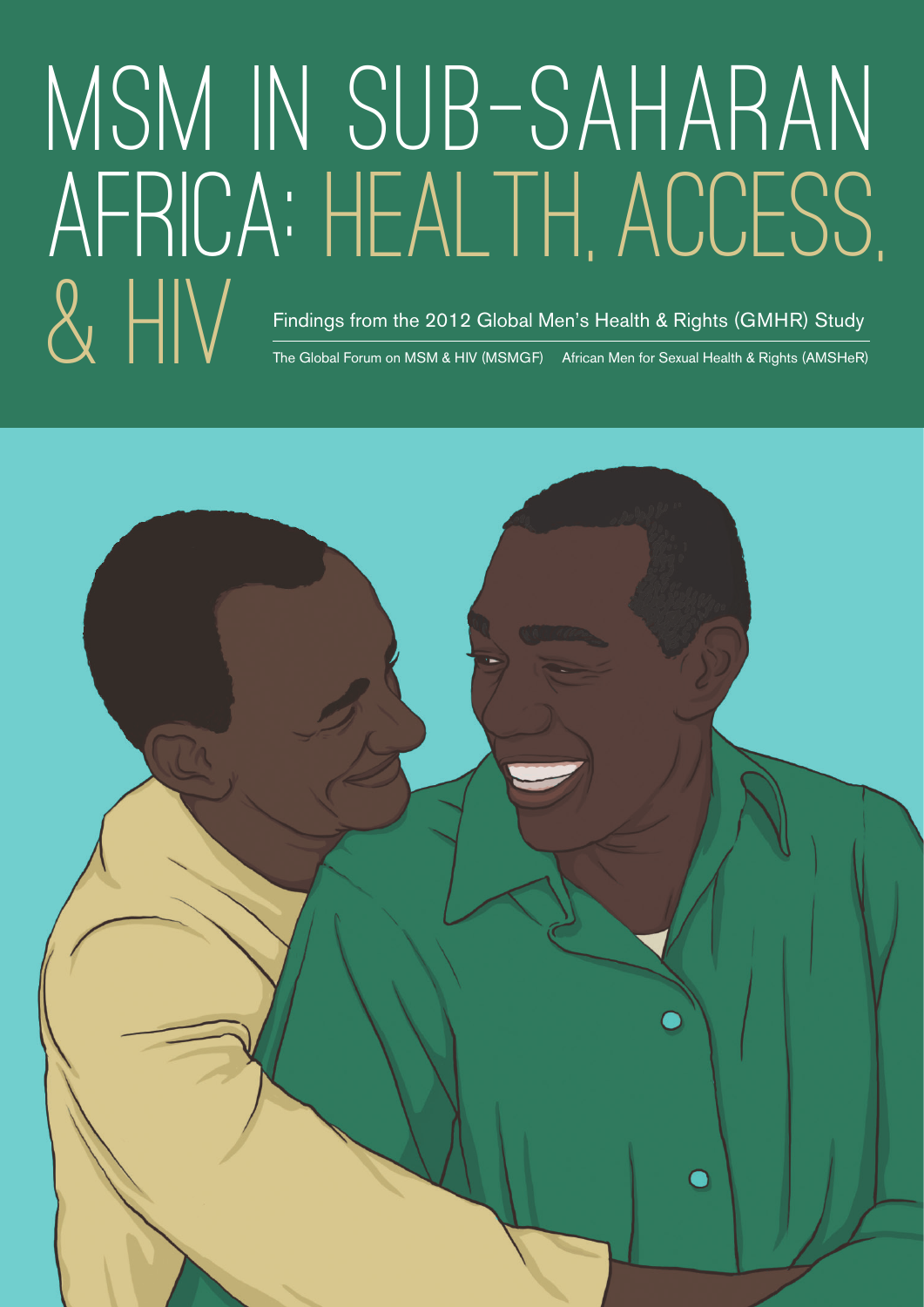### MSM in Sub-Saharan Africa: Health, Access, and HIV

Findings from the Global Men's Health and Rights Study

#### **Authors:**

Keletso Makofane, MSMGF Senior Research and Programs Associate Jack Beck, MSMGF Director of Communications George Ayala, MSMGF Executive Director

#### **Contributors:**

Berry Nibogora, Delane Kalembo, & Kene Esom, African Men for Sexual Health and Rights (AMSHeR) Johannesburg, South Africa

Moses Twinomujuni & Robert Karemire, Frank and Candy, Kampala, Uganda

McLean Kabwe, Friends of Rainka, Lusaka, Zambia

Dawie Nel, OUT LGBT Well-Being, Pretoria, South Africa

Mac-Darling Cobbinah, The Centre for Popular Education on Human Rights Ghana (CEPEHRG), Accra, Ghana

Gift Trapence, The Centre for the Development of People (CEDEP), Blantyre, Malawi

Michael Akanji, Olumide Makanjuola, & Joseph Akoro, The Initiative for Equal Rights (TIER), Lagos, Nigeria

Kadiri Audu & Ifeanyi Orazulike, The International Center on Advocacy for the Right to Health (ICARH), Abuja, Nigeria

Samuel Matsikure, Gays & Lesbians of Zimbabwe (GALZ), Harare, Zimbabwe

MaqC Eric Gitau, Gay and Lesbian Coalition of Kenya (GALCK), Nairobi, Kenya

ISHTAR MSM, Nairobi, Kenya

Out Right Namibia, Windhoek, Namibia

Rainbow Candle Light, Bujumbura, Burundi

Alternatives Cameroun, Douala, Cameroon

Edited by: EDIT, Portland, Oregon

Design & Layout: Design Action Collective

Cover Illustration: Jenifer Wofford

This research was supported by the **MSMGF Research Group**, a multidisciplinary research team with more than two decades of accumulated experience in rigorous community-based participatory and action research methods. Members of the MSMGF Research Group include Sonya Arreola, George Ayala, Jack Beck, Tri Do, Pato Hebert, Keletso Makofane, Glenn-Milo Santos, Ayden Scheim, Matthew Thomann, and Patrick A Wilson. Learn more at [http://www.msmgf.org/index.cfm/id/308/Research/.](http://www.msmgf.org/index.cfm/id/308/Research/)

This work is made possible through funding support from The Bill and Melinda Gates Foundation and the Ministry of Foreign Affairs of the Netherlands' Bridging the Gaps Program.

Copyright © 2014 by the Global Forum on MSM & HIV (MSMGF)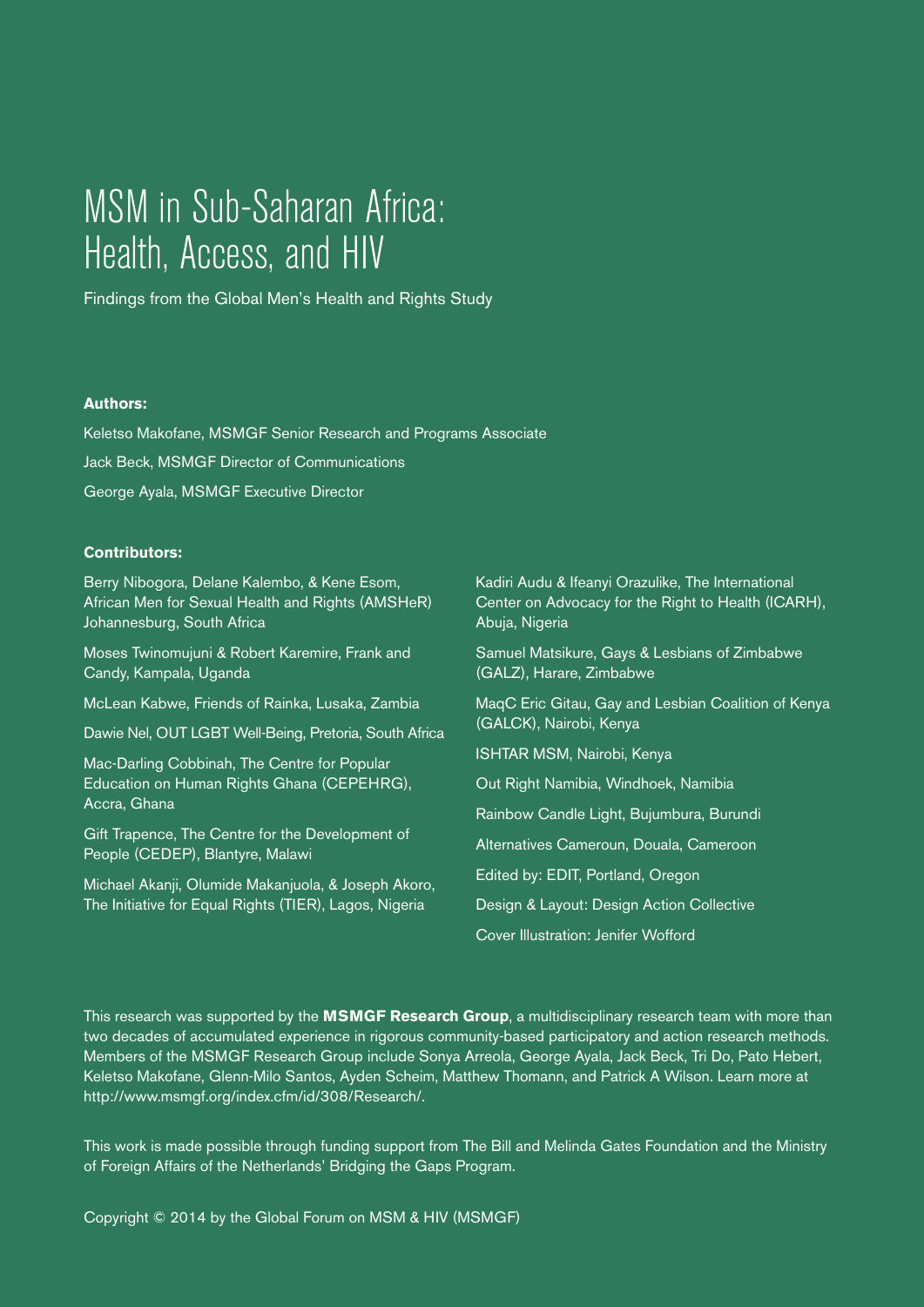# CONTENTS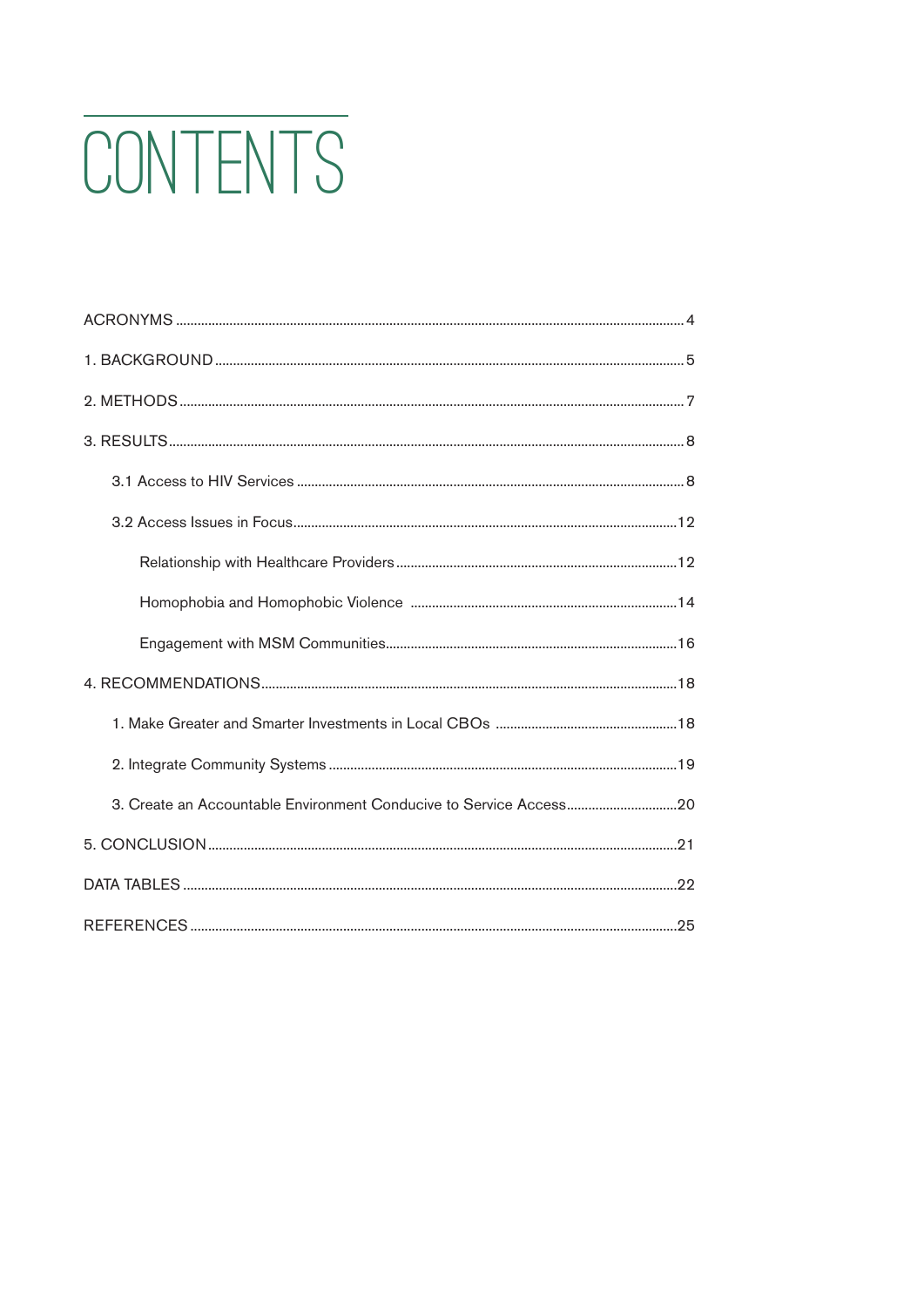# <span id="page-3-0"></span>ACRONYMS

| AMSHeR         | African Men for Sexual Health and Rights                 |
|----------------|----------------------------------------------------------|
| AOR            | Adjusted Odds Ratio                                      |
| ARV            | Antiretroviral Medication                                |
| <b>CBO</b>     | Community-based Organization                             |
| <b>CEDEP</b>   | Centre for the Development of People                     |
| <b>CEPEHRG</b> | Centre for Popular Education and Human Rights, Ghana     |
| <b>GALCK</b>   | Gay and Lesbian Coalition of Kenya                       |
| GALZ           | Gays & Lesbians of Zimbabwe                              |
| <b>GMHR</b>    | Global Men's Health and Rights Study                     |
| <b>ICARH</b>   | International Centre on Advocacy for the Right to Health |
| <b>LGBT</b>    | Lesbian, Gay, Bisexual, and Transgender                  |
| <b>MSM</b>     | Men Who Have Sex with Men                                |
| <b>MSMGF</b>   | The Global Forum on MSM and HIV                          |
| <b>NSP</b>     | National Strategic Plan                                  |
| <b>TIER</b>    | The Initiative for Equal Rights                          |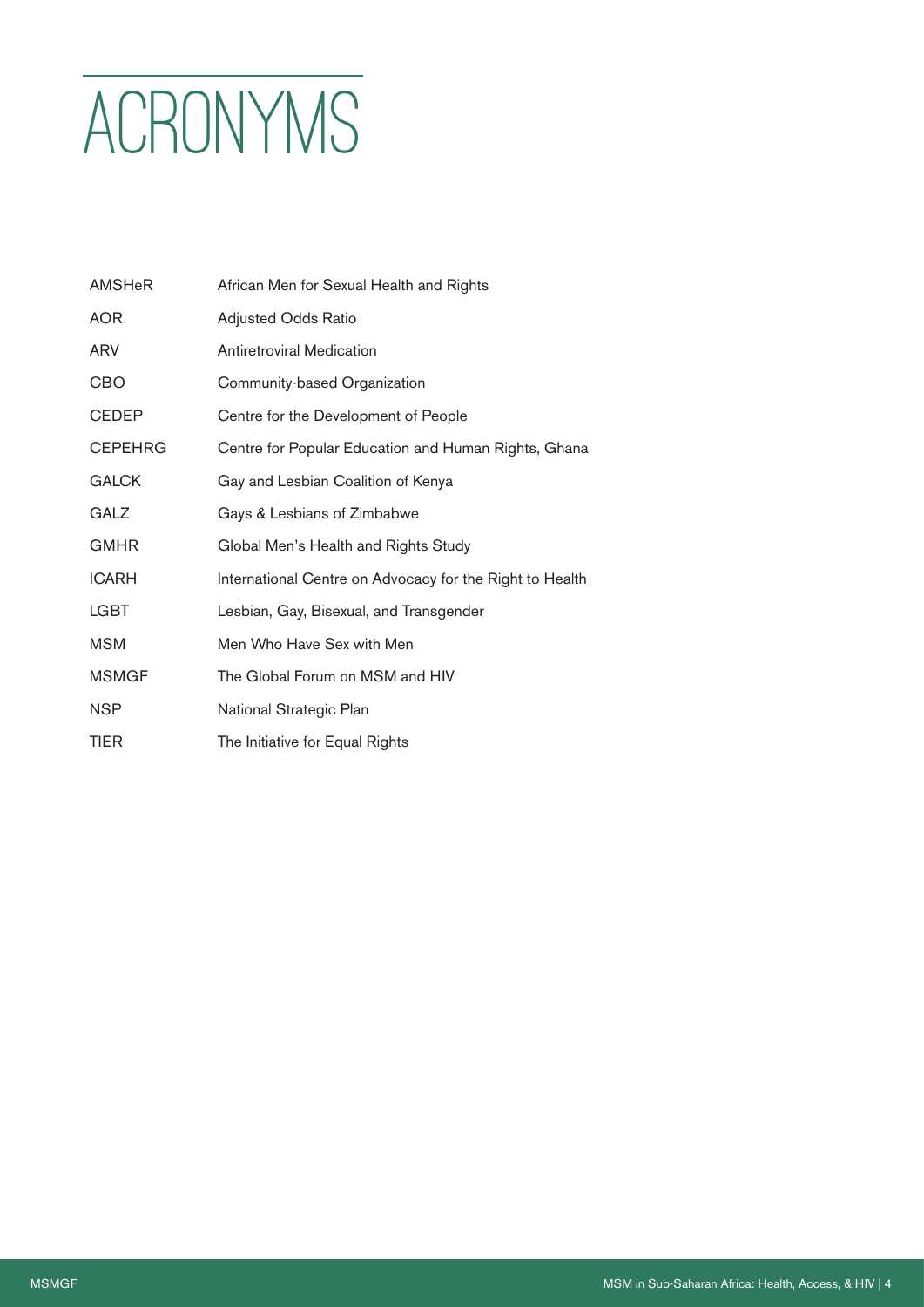# <span id="page-4-0"></span>1. BACKGROUI

In Sub-Saharan Africa, available data show that men who have sex with men (MSM) face high HIV prevalence and incidence. In most countries with reliable data, HIV prevalence among MSM is either greater than or nearly equal to prevalence in the general population. Examining the region as a whole, aggregate HIV prevalence among MSM is more than three times that of the general population (see Figure 1).

#### FIGURE 1





A complex set of determinants drives the HIV pandemic in Sub-Saharan Africa. Among MSM, stigma and discrimination play an important role, as does criminalization of sex between men. Of the 48 countries in Sub-Saharan Africa, 30 criminalize sexual activity between people of the same gender, with sanctions ranging from imprisonment to the death penalty [4]. These laws can severely impact the ability of MSM to access services, the ability of clinics to offer services tailored to the needs of MSM, and the ability of MSM to participate openly in national planning processes that dictate funding and programs [5-7].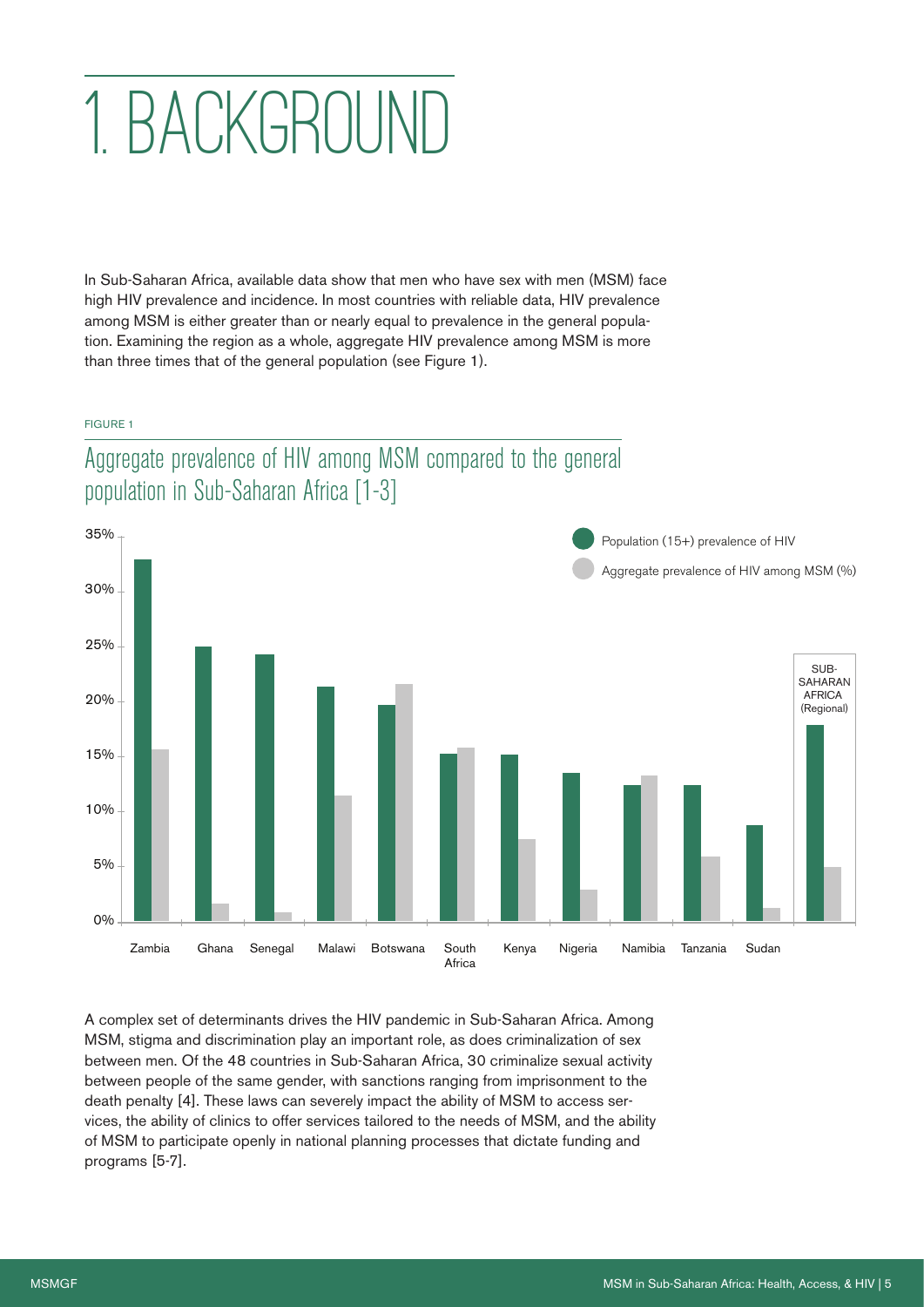In addition to explicit criminalization, stigma and discrimination among healthcare providers can significantly reduce access to services among MSM. According to a recent study of MSM in Malawi, Namibia, and Botswana, few men had ever disclosed same-sex practices to a health professional, and nearly 20% reported being afraid to seek healthcare. The study indicated that fear of seeking health services was strongly associated with experiences of discrimination [8].

Historically, community-based organizations (CBOs) led by lesbian, gay, bisexual, and transgender (LGBT) people have spearheaded the response to HIV among MSM in Sub-Saharan Africa. These organizations initiated and continue to provide nearly all of the HIV services and information tailored to the needs of MSM in the region. They also lead work to address the broader structural determinants of health, including criminalization, stigma, and discrimination, by conducting advocacy for LGBT health and human rights. Despite developing innovative and effective programs and conducting powerful advocacy campaigns, many of these organizations have very little funding or political support as they confront this massive public health crisis.

In recent years, a handful of mainstream professional AIDS service organizations have begun to extend HIV programs to include MSM in the region. Some governments have also started addressing MSM in AIDS National Strategic Plans (NSPs), though often in ways that do not allow for effective HIV programming among MSM [9]. Multilateral agencies have recommended action to curb HIV among MSM in various guidance documents [10, 11], and large global HIV donors like PEPFAR and the Global Fund have made public commitments to fund HIV programming and research among MSM [12, 13]. Despite this apparent progress, recent research suggests that these developments have yet to translate into adequate funding and implementation of MSM programs [14].

As acknowledgement of the HIV epidemics among MSM in Sub-Saharan Africa builds, numerous new initiatives are being developed to scale-up programming for key populations by increasing focus on targeted programs [15, 16]. However, there remain important gaps in the knowledge necessary to ensure successful implementation of programs targeting MSM. Information on access to HIV programs and services among MSM in Sub-Saharan Africa is limited, including information on the barriers and facilitators that impact service access for MSM. There is also limited understanding of how CBOs and community systems can work together with other stakeholders and health systems to form effective and efficient solutions for the delivery of healthcare to MSM [17].

In this context of an uncontrolled epidemic among MSM in Sub-Saharan Africa and new attempts to scale-up MSM-targeted programming, this policy brief aims to address some of these gaps by examining current access to basic HIV prevention and treatment services among MSM in Sub-Saharan Africa. These findings combine the quantitative and qualitative data from the 2012 Global Men's Health and Rights (GMHR) study, and interviews with LGBT-led CBOs across six countries.

The brief concludes with recommendations for action to support the successful scale-up of MSM-targeted HIV programs in the region.

Historically, community-based organizations (CBOs) led by lesbian, gay, bisexual, and transgender (LGBT) people have spearheaded the response to HIV among MSM in Sub-Saharan Africa.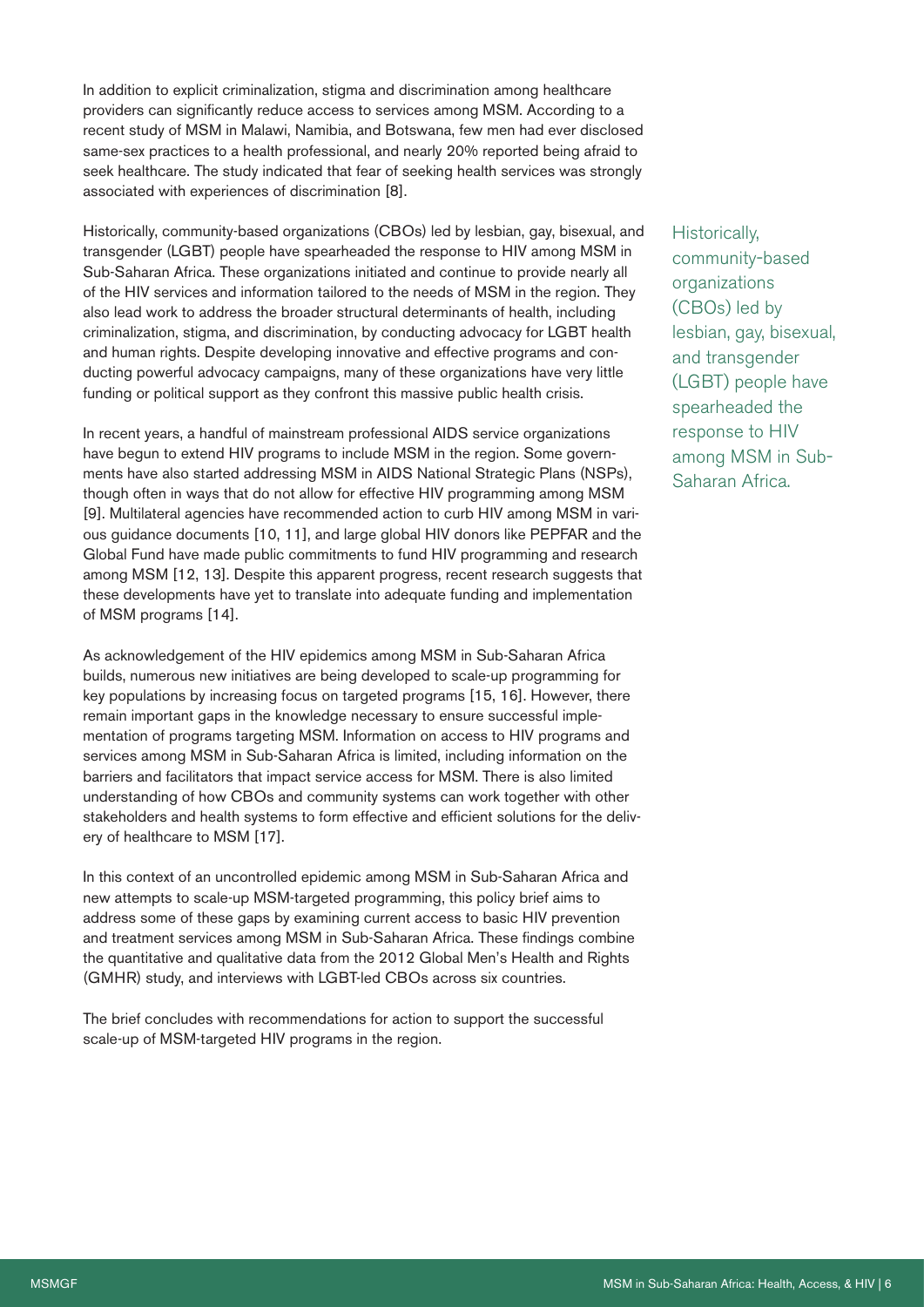## <span id="page-6-0"></span>2. METHODS

In 2012, the Global Forum on MSM and HIV (MSMGF) developed and implemented a global multilingual online quantitative survey to identify and explore barriers and facilitators HIV service access for MSM. Respondents were asked to rate the ease with which they could access free or low cost condoms, condom-compatible lubricants, HIV testing, HIV treatment, and MSM-targeted HIV education materials.

In addition to levels of access, the MSMGF Research Team measured factors hypothesized to act as barriers or facilitators of service access using multiple-item scales. These factors included: (i) comfort with health service provider; (ii) past experiences of provider stigma; (iii) past experiences of homophobic violence; (iv) community engagement; (v) connection to gay community; and (vi) perceptions of homophobia. We used multivariable mixed effects logistic regression models to investigate the relationships between each of the barrier and facilitator variables and easy access to health services (adjusting for demographic variables and for mutual confounding between the barriers and facilitator variables). The sample for this sub-analysis was restricted to respondents from Sub-Saharan Africa. The methods of this survey are described in detail elsewhere [18].

Supplementing the global online survey, the MSMGF worked with the African Men for Sexual Health and Rights (AMSHeR) and LGBT-led organizations in South Africa, Kenya, and Nigeria to conduct qualitative focus group discussions with local MSM in five cities: Nairobi, Lagos, Abuja, Pretoria, and Johannesburg. The focus groups engaged in open-ended conversations in 2012 on the factors that affect access to HIV services, grounded in the lived experiences of MSM in their respective cities. We have described the methods and findings of these discussions in a previous report [19]. In this brief, we excerpt key findings.

After collecting and analyzing quantitative and qualitative data and writing a preliminary report, the research team conducted follow-up phone interviews in 2013 regarding CBO work to address HIV among MSM in Ghana, Malawi, Nigeria, South Africa, Uganda, and Zambia (see Table 1). Representatives commented on the development and implementation of a wide range of locally relevant and successful strategies to address the barriers and facilitators revealed by the GMHR, including: (i) relationships between MSM and their health service providers; (ii) homophobia and homophobic violence; and (iii) engagement with the gay community. We describe these interventions in this brief.

#### TABLE 1

### Contributing community-based organizations

| Organization                                         | Location                      |
|------------------------------------------------------|-------------------------------|
| African Men for Sexual Health<br>and Rights (AMSHeR) | Johannesburg,<br>South Africa |
| Alternatives Cameroun                                | Douala,                       |
|                                                      | Cameroon                      |
| Frank and Candy                                      | Kampala,                      |
|                                                      | Uganda                        |
| Friends of Rainka                                    | Lusaka,                       |
|                                                      | Zambia                        |
| Gay and Lesbian Coalition of<br>Kenya (GALCK)        | Nairobi, Kenya                |
| Gays & Lesbians of Zimbabwe                          | Harare,                       |
| (GALZ)                                               | Zimbabwe                      |
| <b>ISHTAR MSM</b>                                    | Nairobi, Kenya                |
| <b>OUT LGBT Well-Being</b>                           | Pretoria,                     |
|                                                      | South Africa                  |
| Out Right Namibia                                    | Windhoek,                     |
|                                                      | Namibia                       |
| Rainbow Candle Light                                 | Bujumbura,                    |
|                                                      | Burundi                       |
| The Center for Popular                               | Accra, Ghana                  |
| Education and Human Rights,<br>Ghana (CEPEHRG)       |                               |
| The Center for the                                   | Blantyre,                     |
| Development of People                                | Malawi                        |
| (CEDEP)                                              |                               |
| The Initiative for Equal Rights<br>(TIER)            | Lagos, Nigeria                |
| The International Center on                          | Abuja, Nigeria                |
| Advocacy for the Right to                            |                               |
| Health (ICARH)                                       |                               |
|                                                      |                               |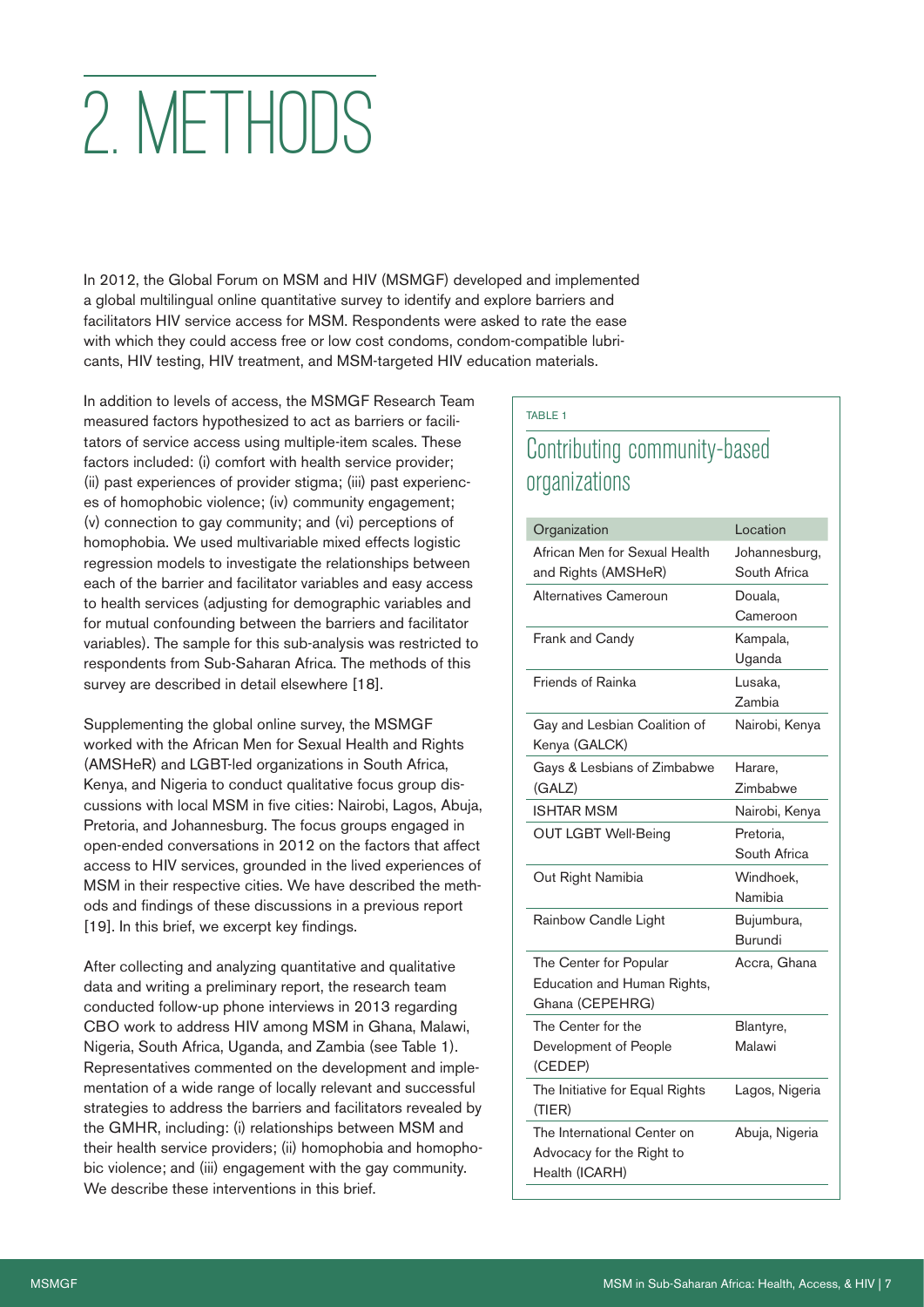# <span id="page-7-0"></span>3. RESULTS

Overall, 6,095 MSM from 169 countries participated in the global online survey between April and August 2012. Of those, 692 (11%) were from Sub-Saharan Africa. Two-thirds of participants in Sub-Saharan Africa were below the age of 30, and 19% of participants in Sub-Saharan Africa reported that they were living with HIV. Participants represented all sub-regions within Sub-Saharan Africa (see Table 2). Seventyone MSM participated across five focus group discussions. While we did not collect demographic information from focus group participants in an effort to protect the identities of the participants, most focus group participants were between the ages of 20 and 40 years old. Sex workers and men living with HIV were well represented in each of the five groups.

### 3.1 Access to HIV Services

Based on the GMHR survey, a low proportion of MSM in Sub-Saharan Africa reported having easy access to free or low cost condoms (47%), condom-compatible lubricants (19%), HIV testing (48%), HIV Treatment (27%), and HIV educational materials targeted at MSM (14%) (see Figure 2).

#### FIGURE 2



HIV service access among MSM in Sub-Saharan Africa

### TABLE 2

### Geographic breakdown of participants in Sub-Saharan Africa

| Sub-Region         | N   | 0/0   |
|--------------------|-----|-------|
| Southern Africa    | 152 | 22%   |
| West Africa        | 125 | 18%   |
| East Africa        | 95  | 14%   |
| Southern Africa    | 81  | 12%   |
| Central Africa     | 34  | 5%    |
| Southern Africa    | 34  | 5%    |
| East Africa        | 19  | 3%    |
| Central Africa     | 18  | 3%    |
|                    |     |       |
|                    |     |       |
| West Africa        | 14  | 2%    |
| East Africa        | 14  | 2%    |
| Southern Africa    | 11  | 2%    |
| Central Africa     | 10  | 1%    |
| West Africa        | 10  | 1%    |
| <b>West Africa</b> | 10  | 1%    |
| Southern Africa    | 8   | $1\%$ |
|                    | 57  | 8%    |
|                    |     |       |

1 Angola, Burkina Faso, Central African Republic, Comoros, Congo, Ethiopia, Guinea, Lesotho, Liberia, Malawi, Mali, Mauritius, Mozambique, Rwanda, Saint Helena, Sao Tome and Principe, Senegal, Sierra Leone, Somalia, Zambia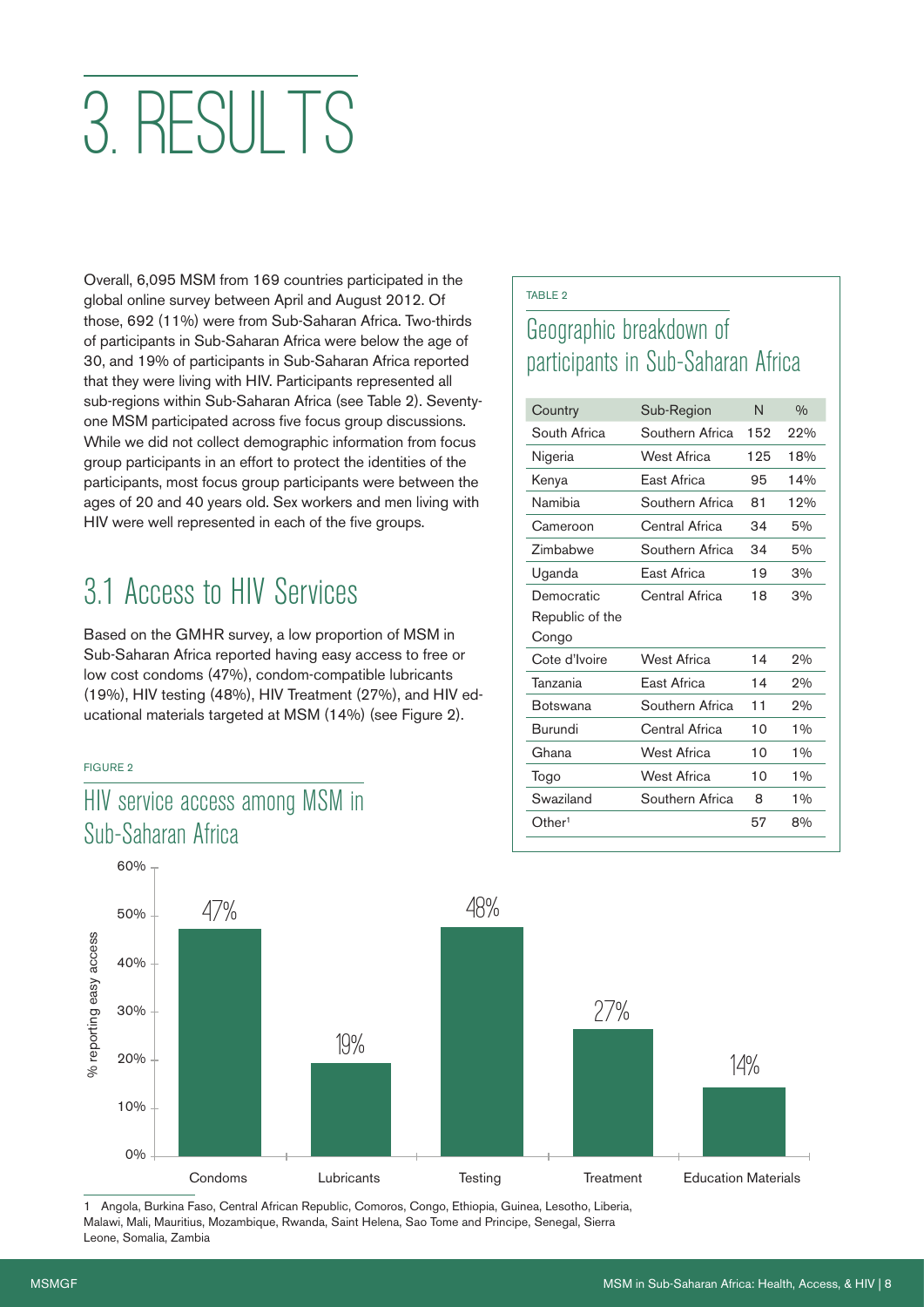Both the survey data and the focus group discussions revealed a common set of barriers and facilitators that affect access to basic HIV services among MSM in Sub-Saharan Africa (see Figure 3). These can be grouped into three categories (detailed analysis of these factors is found in Section 3.2): (i) relationship with healthcare providers; (ii) experience of homophobia and homophobic violence in the wider community; and (iii) engagement with the local community of MSM (see Table 5 for complete quantitative results).

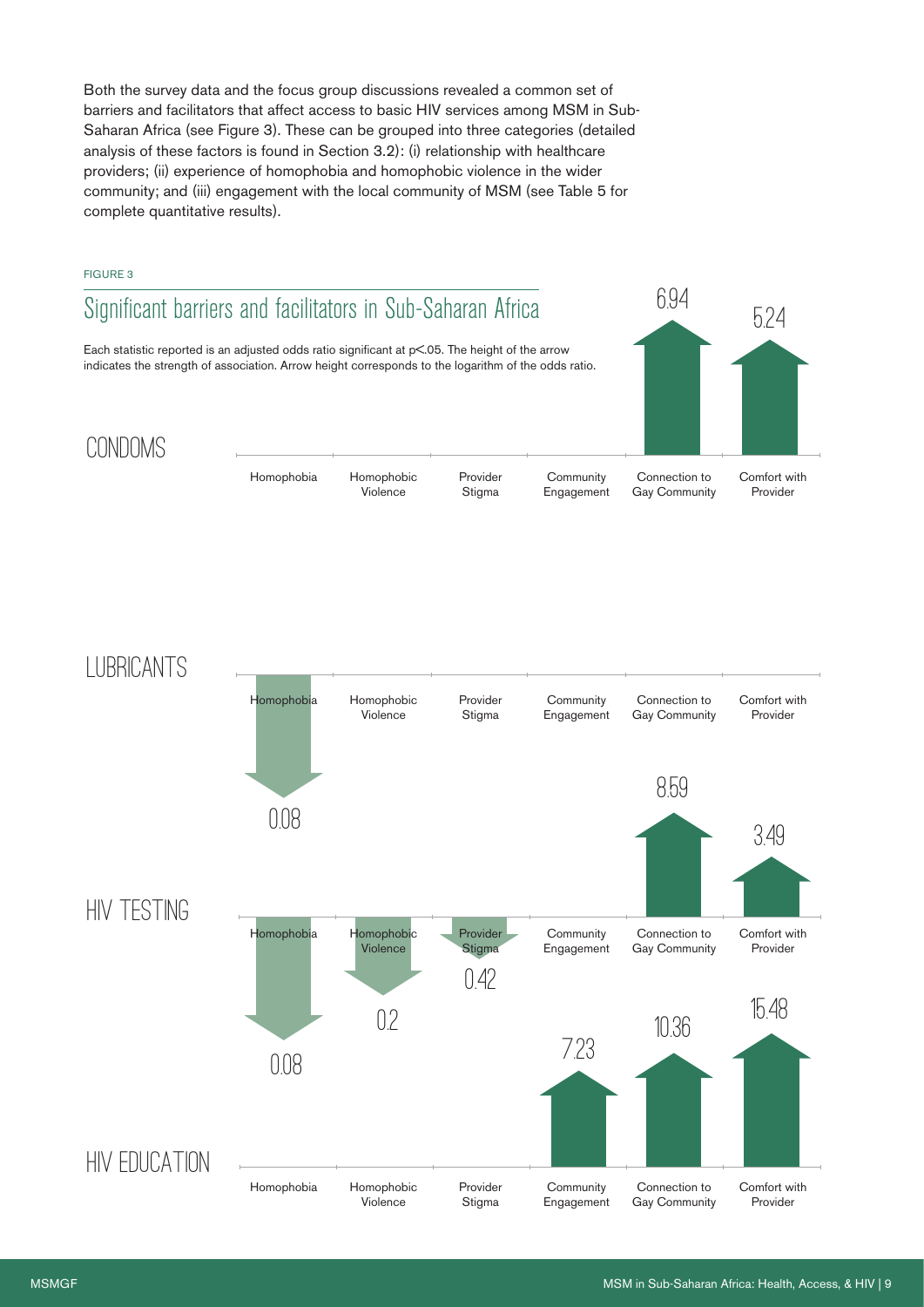Additionally, when comparing younger and older MSM, we found that respondents from Sub-Saharan Africa under the age of 30 had more than double the level of access to lubricants ( $OR = 2.18$ ,  $95\%$  CI:  $[1.23 - 3.86]$ ) compared to respondents over the age of 30. Similarly, respondents under the age of 30 had more than 2.5 times the level of access to HIV education materials (OR=2.60, 95% CI: [1.26 – 5.39]) compared to those over the age of 30. After adjusting for barriers and facilitators and for demographic variables, there was no difference in access to services between MSM in these two age groups. This suggests that the differences between younger and older MSM can be attributed to differences in the levels of barriers and facilitators that these two groups face.

When comparing Sub-Saharan Africa to the other seven world regions represented in the GMHR survey, respondents living in Sub-Saharan Africa reported the highest level of stigma from healthcare providers and the fourth lowest level of comfort with healthcare providers. Respondents from Sub-Saharan Africa also experienced the highest level of homophobic violence and the third-highest level of perceived homophobia. Finally, respondents from Sub-Saharan Africa reported the highest levels of engagement in gay community and connection to gay community.

It is important to note that in different regions barriers and facilitators might affect access to services in different ways. For example, homophobic violence and past experiences of stigma by providers were significantly associated with lower access to HIV testing among MSM living in Sub-Saharan Africa, yet they were not a significant predictor for access to services among the global sample of MSM in the GMHR survey (see Table 3) [10].

#### TABLE 3

### Predictors of access to services among MSM in Sub-Saharan Africa versus among MSM globally

|                    |                 | <b>Predictors of Access</b><br>to Condoms                                                                       | <b>Predictors</b><br>of Access to<br>Lubricants                                                                              | <b>Predictors of Access</b><br>to HIV Testing                                        | Predictors of<br><b>Access to HIV</b><br>Education                                                                           | Predictors of<br>Access to HIV<br>Treatment* |
|--------------------|-----------------|-----------------------------------------------------------------------------------------------------------------|------------------------------------------------------------------------------------------------------------------------------|--------------------------------------------------------------------------------------|------------------------------------------------------------------------------------------------------------------------------|----------------------------------------------|
|                    | <b>Barriers</b> |                                                                                                                 | • Homophobia                                                                                                                 | Homophobia<br>$\bullet$<br>Homophobic<br>violence<br>Provider stigma<br>$\bullet$    |                                                                                                                              |                                              |
| Sub-Saharan Africa | Facilitators    | Connection to gay<br>$\bullet$<br>community<br>Comfort with<br>$\bullet$<br>provider                            | • Comfort with<br>provider                                                                                                   | Connection to gay<br>$\bullet$<br>community<br>Comfort with<br>$\bullet$<br>provider | Community<br>$\bullet$<br>engagement<br>Connection to<br>$\bullet$<br>gay community<br>Comfort with<br>$\bullet$<br>provider | Comfort with<br>$\bullet$<br>provider        |
|                    | <b>Barriers</b> | Homophobia<br>$\bullet$<br>Provider stigma                                                                      | • Homophobia                                                                                                                 | Homophobia<br>$\bullet$                                                              | • Homophobia                                                                                                                 | Homophobia<br>$\bullet$                      |
| Global             | Facilitators    | Community<br>$\bullet$<br>engagement<br>Connection to gay<br>community<br>Comfort with<br>$\bullet$<br>provider | Community<br>$\bullet$<br>engagement<br>Connection to<br>$\bullet$<br>gay community<br>Comfort with<br>$\bullet$<br>provider | Connection to gay<br>$\bullet$<br>community<br>Comfort with<br>$\bullet$<br>provider | Community<br>$\bullet$<br>engagement<br>Connection to<br>$\bullet$<br>gay community<br>Comfort with<br>$\bullet$<br>provider | Comfort with<br>$\bullet$<br>provider        |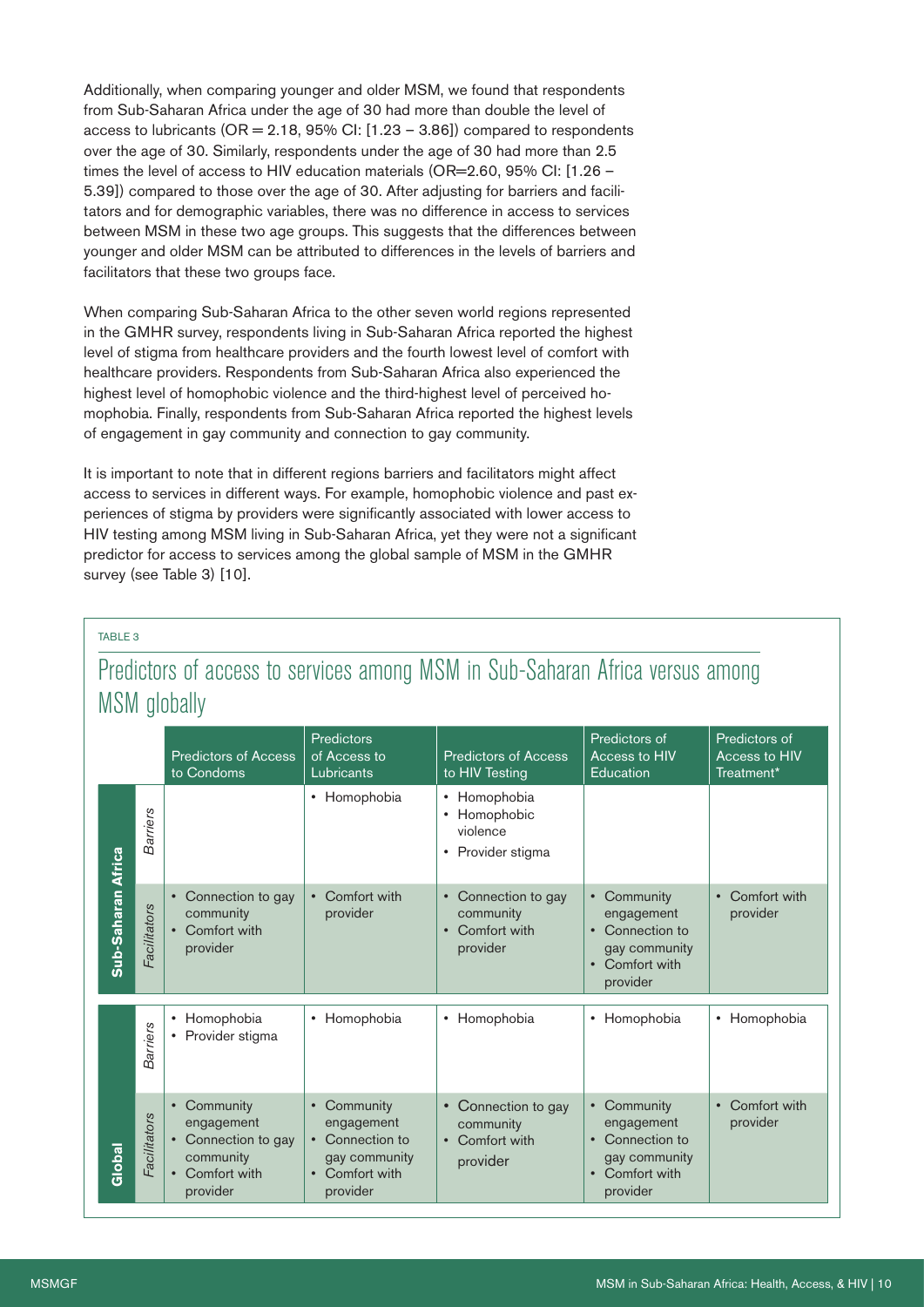

4.5











Community Engagement Connection to Gay Community







Western & Northern Europe and North America Oceania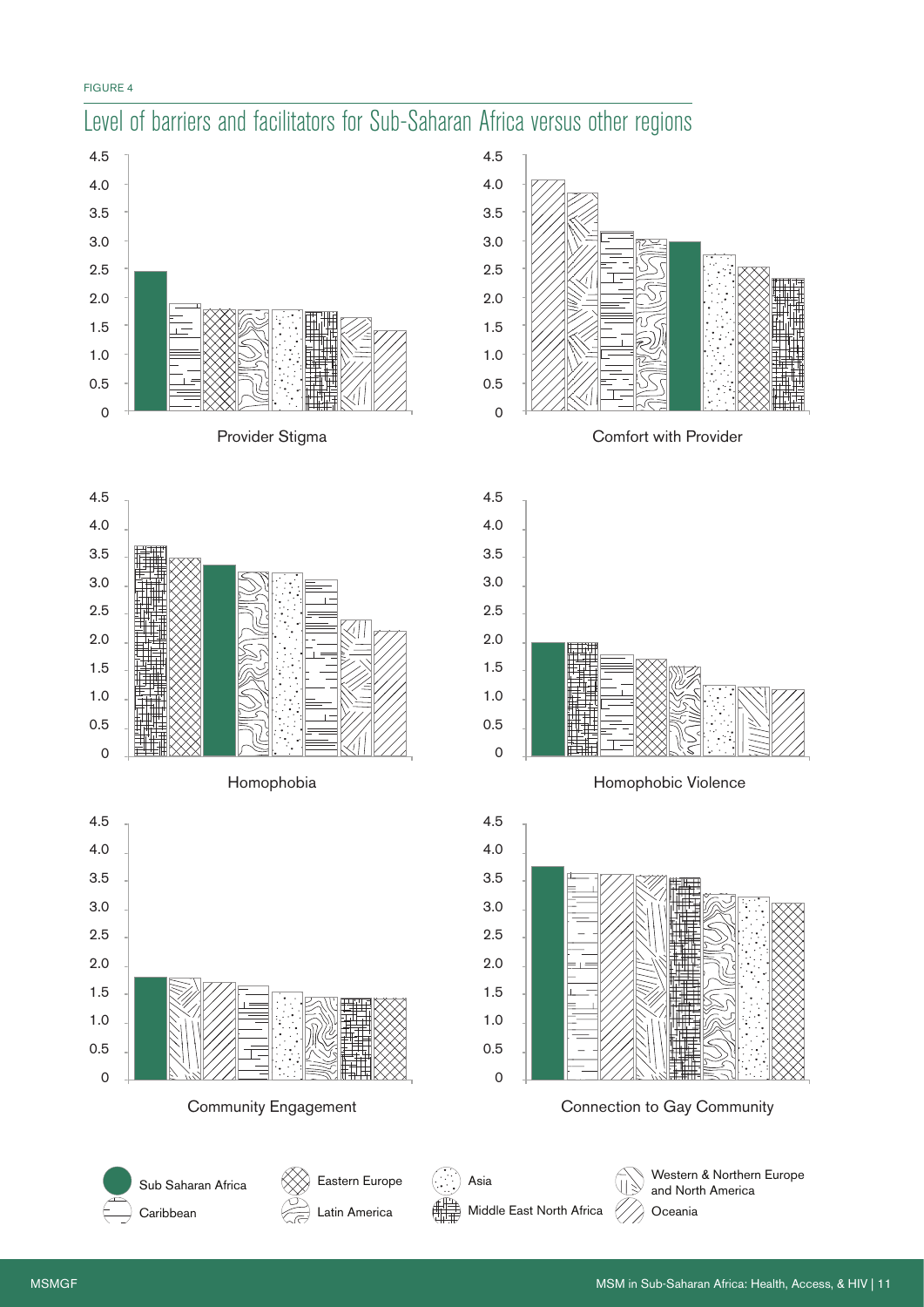### <span id="page-11-0"></span>3.2 Access Issues in Focus

#### **Relationship with Healthcare Providers**

Analysis of the quantitative survey data<sup>2</sup> revealed that the relationship between MSM from Sub-Saharan Africa and their healthcare providers was an important predictor of access to HIV services. Compared to MSM who reported the minimum level of comfort with service providers, MSM who reported the maximum level of comfort with service providers were:

- 3.5 times more likely to report easy access to HIV testing
- 5.2 times more likely to report easy access to condoms
- 15.5 times more likely to report easy access to MSM-tailored HIV education materials

Those who reported the highest level of stigma from healthcare providers reported being less than half as likely to report easy access to HIV testing as those who reported the lowest level of stigma from providers.

Focus group discussion participants provided multiple examples of healthcare providers who proselytized against homosexuality rather than providing education regarding HIV prevention or focusing on diagnosing and treating the symptoms presented. Examples included healthcare providers citing biblical excerpts, chastising men for their sexuality, and bringing in other staff to "look at the MSM." Experiencing such frequent mistreatment, participants preferred to protect their sense of self and emotional well-being by avoiding healthcare settings rather than face persistent verbal abuse at the hands of healthcare providers.

Explicit examples of discrimination toward MSM were accompanied by implicit acts of stigma that created environments of shame and fear of exposure. For example, one participant spoke about an experience with a doctor who "spent more time trying to find out if I was MSM than he did in the examination. I knew if I told him, it would not be good for me." The inability of MSM to reveal their sexual lives was related to misdiagnosis, delayed diagnosis, and delayed treatment.

CBOs interviewed in follow-up to the survey employ four main strategies to ensure that community members can access competent and non-stigmatizing health services. These strategies are detailed below.

#### *Community-delivered services*

Community-delivered healthcare services, or those provided at a CBO's office or a CBO-run clinic, have helped MSM access services without facing stigma and discrimination, eased the financial burden of accessing HIV services, and provided tailored services that attended to the unique and complex issues faced by MSM.

In South Africa, the organization Out Well-Being delivers general health and mental health services to LGBT people, including a free antiretroviral (ARV) program that accommodates a maximum of 50 clients at any given time. By accessing HIV care and treatment services directly from Out Well-Being, clients are able to avoid stigma, long wait times, and ARV stock-outs associated with government facility care. Taking a holistic approach to health, Out Well-Being assists clients with a wide range of issues in addition to HIV treatment, including coming out, drug use, and relationships.

<sup>2</sup> For full quantitative data, see table 6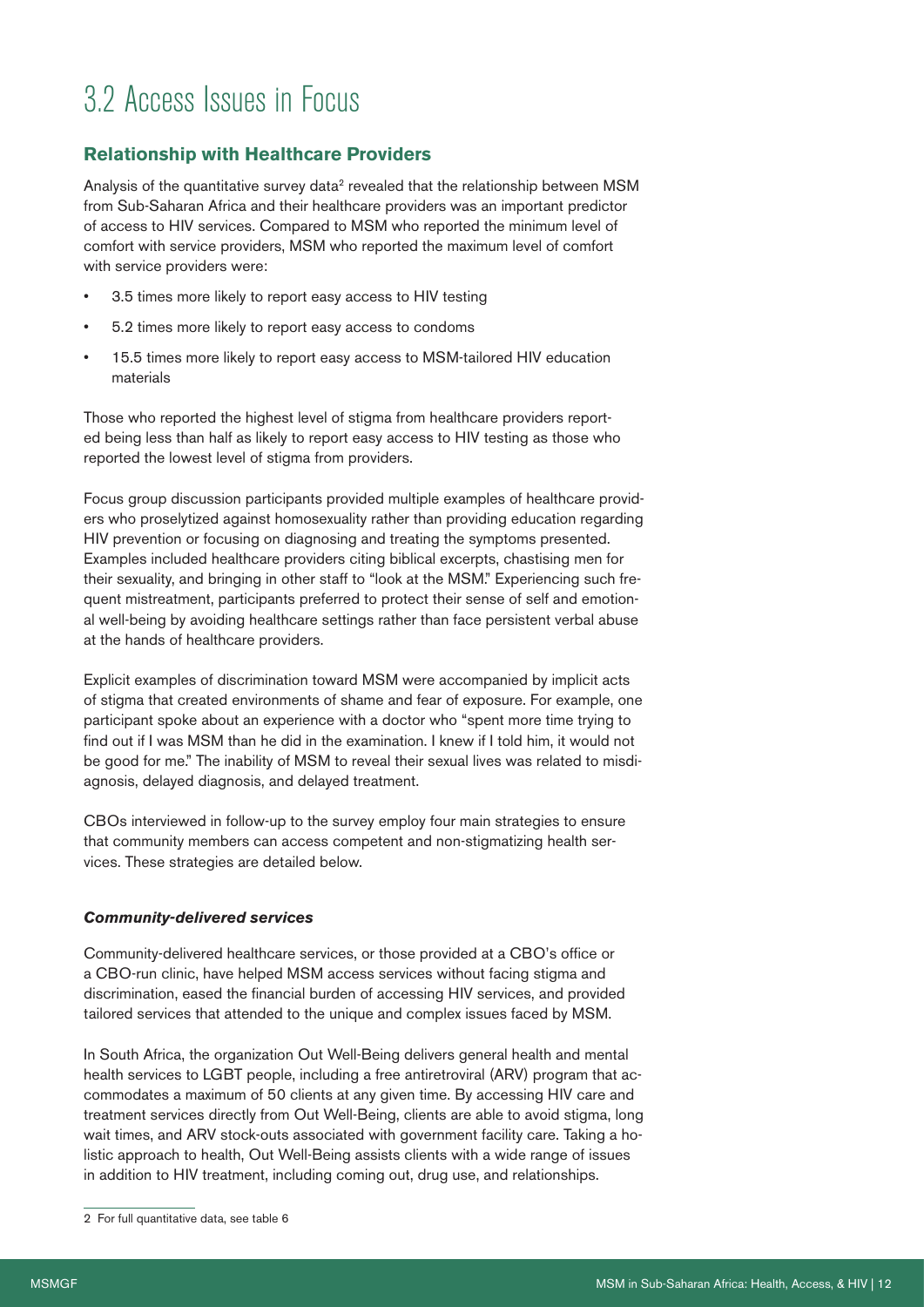The Centre for Popular Education on Human Rights Ghana (CEPEHRG) runs a drop-in center in Accra that offers STI diagnosis and treatment, HIV counseling and testing, and psychosocial counseling. CEPHERG began to provide STI medication when they observed that clients would sometimes avoid filling their prescriptions at pharmacies due to experiences of stigma and medication costs. Since the launch of this program, CEPHERG has seen a decrease in the number of new STI infections among local MSM.

In Nigeria, the International Centre on Advocacy for the Right to Health (ICARH) runs an MSM-friendly clinic staffed by local healthcare providers. To build positive relationships between providers who work at the clinic and local MSM, ICARH invites clinic staff to join events they hold for the local MSM community. This has positively impacted relationships between community members and healthcare providers at the clinic. ICARH also holds weekly meetings with community members and clinic staff to identify and address issues that came up over the past week, in an effort to continually improve the quality of care provided to MSM.

#### *Peer-delivered services*

In cases where MSM are unwilling or unable to visit an external clinic, some CBOs have instituted peer-delivered services. CEPEHRG deploys community outreach workers to visit MSM in their homes, so clients do not have to pay transportation fees to access condoms, lubricants, testing, and other services including anti-malarial drugs.

#### *Healthcare Provider sensitization*

All respondent CBOs reported engaging in activities to sensitize healthcare providers to the needs of MSM.

Over the past year, Out Well-Being partnered with the South African Department of Health to train over 5,000 healthcare providers to provide quality care to MSM clients. Trainings are followed by a structured mentorship program to ensure sustained improvement in skills and attitudes.

In Malawi, the Centre for the Development of People (CEDEP) works to ensure that training of healthcare providers happens sustainably and at scale by engaging policy makers to include MSM issues in the standard curricula used by medical schools. In this way, all graduates can develop skills to competently address the needs of MSM. CEDEP advocates for the medical school curriculum to include such issues as clinical management of MSM (e.g. diagnoses and treatment of STIs), ethics (e.g. confidentiality about sexual identity), and attitudes towards same-sex sexuality.

#### *Client referrals*

Helping members to navigate the healthcare system in order to access competent, friendly, and non-stigmatizing healthcare providers is an important function of LGBTled organizations. Staff at CEPEHRG, the Initiative for Equal Rights (TIER) in Nigeria, and Friends of Rainka in Zambia all refer community members to specific healthcare providers previously sensitized to deliver competent care to MSM. These healthcare providers are often situated in government clinics, which might otherwise not be safe environments for MSM to access services.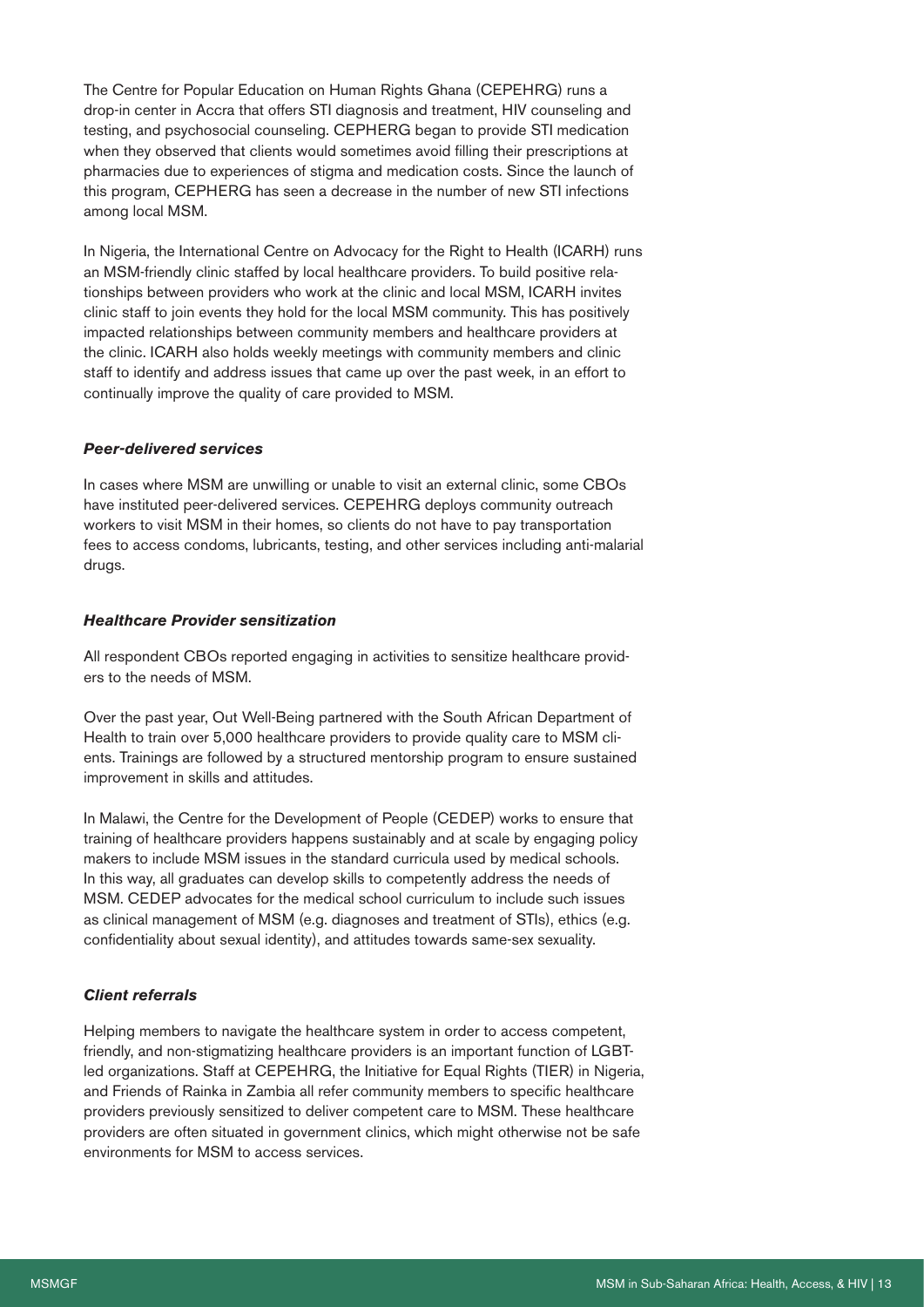<span id="page-13-0"></span>There are varying levels of formality with which organizations carry out client referrals. For instance, ICARH in Nigeria has a referral system that includes four healthcare facilities and uses referral forms to communicate between the facilities. After referring a client to a particular site, staff follow-up with healthcare facility contacts to ensure that the client accessed the services that they needed. If the client did not access services, ICARH calls the client to learn what happened. In contrast, CEPERGH, TIER and Friends of Rainka refer clients to individual healthcare providers in specific facilities. These providers will usually have been trained to provide services to MSM.

Beyond referrals, CBOs sometimes take on the additional role of ensuring that community members access care. For example, when Out Well-Being's 50 ARV provision slots are full, they play an overall case management role for clients that access ART in government clinics, providing additional HIV care services including pathology, CD4 count, and adherence counseling and monitoring. In Uganda, Frank and Candy maintains a database of friendly providers in the country to share with other healthcare organizations that serve MSM. In addition, Frank and Candy assists LGBT-led CBOs in different parts of the country to initiate contact with local healthcare providers in order to sensitize them and expand their referral networks.

#### **Homophobia and Homophobic Violence**

Perceptions of homophobia in the community, and past experiences of homophobic violence, were negatively related to access to services. Compared to MSM who reported the highest level of violence, those who reported the lowest level of violence were five times more likely to report easy access to HIV testing. Compared to those who reported the highest levels of perceived homophobia, those who reported the lowest levels of perceived homophobia were 12.5 times more likely to report easy access to lubricants and 12.5 times more likely to report easy access to HIV testing.

Focus group participants in Kenya and Nigeria indicated that the criminalization of consensual same-sex sexual conduct provides a pretext for extortion, blackmail, and violence targeting MSM. Even when the law does not explicitly criminalize homosexuality, as in South Africa, high levels of stigma toward MSM and people living with HIV support an environment where extortion, blackmail, and violence are allowed to persist. Participants in all five focus group discussions provided examples of police harassment and brutality, landlord evictions, blackmail, and extortion on the part of strangers, acquaintances, friends, or family members in exchange for keeping the target's sexuality a secret.

Men who participated in the discussions related how factors such as criminalization of homosexuality, police harassment, and cultural norms that favor heterosexuality undermined their ability to sustain or develop close personal relationships. Relationships within their social circles—peers, partners, family members, teachers, health providers, and others— influence the way they engage other individuals, groups, and society, as well as the decisions they make about their own sexual lives. These factors reduce trust, communication, learning opportunities, and social support between men and their familial, social, and health networks. The injury to social and interpersonal relationships leads to poor self-worth, depression and anxiety, and undermines health-seeking behaviors.

With the high prevalence of violence against LGBT people in Sub-Saharan Africa, many CBOs reported responding to cases of violence, albeit in different ways. Some organizations work to change attitudes about homosexuality among the general population, while others work with MSM to help mitigate the risk of violence they face. When incidents of violence do occur, CBOs employ a number of different strategies to respond effectively.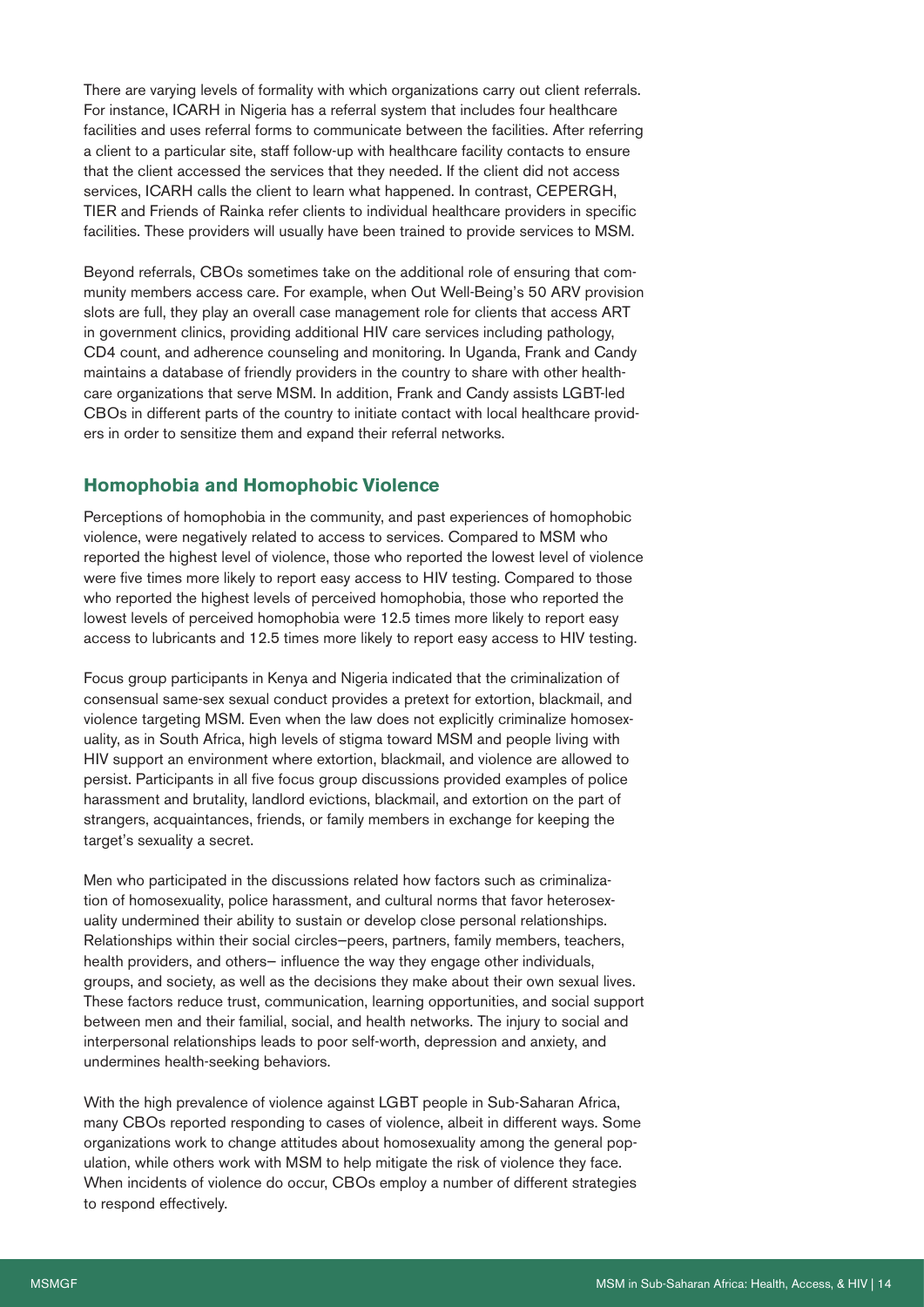#### *Changing Community Attitudes*

Public discussions around sexual orientation are often beset with misinformation and mistaken perceptions of the LGBT community. CEDEP, Frank and Candy, and CEPERGH conduct interventions to improve public discourse about homosexuality, dispel popular myths, and highlight the relationship between societal attitudes and access to much needed services. They also engage policy makers to educate them on the levels and impact of violence faced by LGBT people. CEDEP holds workshops for members of parliament that explain how homophobia impinges on HIV programming and service access. As one respondent commented, "When the lower house signed the same sex marriage prohibition bill, it affected our events immediately. Prior to the date the bill passed, over 500 MSM accessed our services on a monthly basis. After the bill was passed, our number of clients dropped drastically to 150 per month, and most of those people needed to come in to get antiretroviral medication."

CEDEP found it effective to engage religious leaders, HIV organizations, healthcare organizations, and media in radio debates and other forums to ensure that messages sent to the broader community are not homophobic. Over time, these interventions have improved public dialogue on LGBT issues in Malawi. Similarly, CEPEHRG worked to address broader social attitudes toward LGBT people through a community theater program. While the program was successful in creating much needed dialogue, it was difficult to sustain due to a lack of funding and increased risk of violence against members of the theater group given their heighted visibility.

#### *Equipping MSM to Manage Risk of Violence*

Because social change can take a significant amount of time, many organizations take measures to protect their local MSM community against sustained threats of violence. ICARH trains local MSM on how to dress in order to minimize the risk of being targeted for violence. CEPRGH provides security training to equip members to assess the risks they face during their daily activities and craft personal strategies to avoid or handle violence.

#### *Responding to Cases of Violence*

While most organizations respond to individual cases of violence faced by community members by helping members to identify resources and report or document the cases of violence, some also develop systems to respond to violence through external partnerships. For example, TIER conducts bi-monthly sensitization workshops for security agencies, including the police, the civil defense, and private security companies. TIER initiated this program because security agencies were not only failing to respond to violence faced by LGBT people, they were sometimes responsible for inflicting it. Since the program's launch, TIER has recorded several instances of sensitized security agency members responding effectively to threats of violence against TIER members.

Out Well-Being is part of a National Task Team that works closely with the South African Department of Justice to address violence based on sexual orientation and gender identity. In order to ensure that cases are dealt with appropriately by the criminal justice system, the National Task Team holds monthly meetings with the Department of Justice, the police, and the National Prosecuting Authority to monitor reported cases of hate crimes against LGBT people. The National Task Team has launched a government-sponsored TV advertisement that highlights hate crimes, and provided a toll-free number for the public to use to report hate crimes.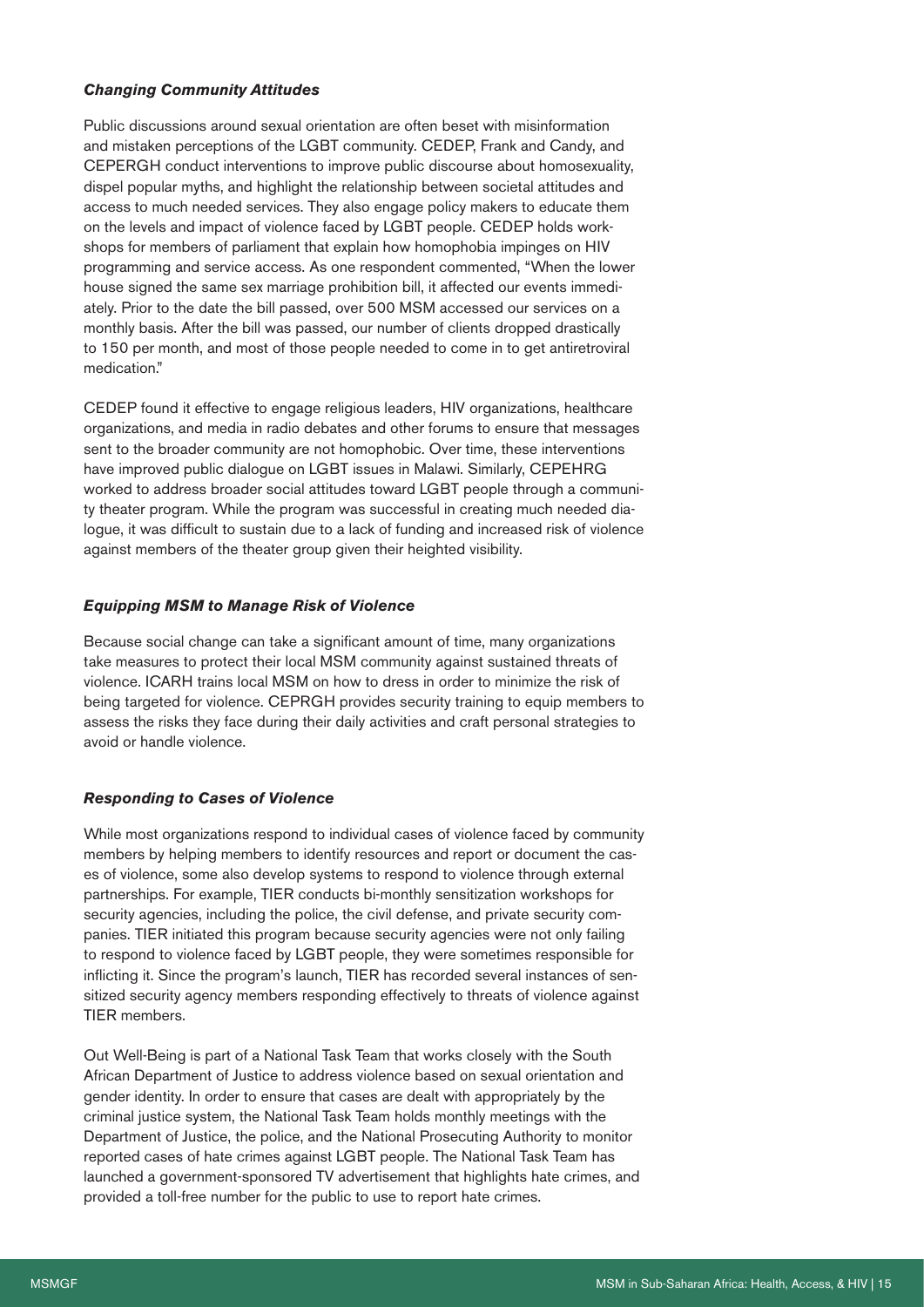<span id="page-15-0"></span>Out Well-being is also part of a civil society violence response program that involves six LGBT organizations across three provinces in South Africa. The program provides case management for people who have experienced violence by assisting in reporting the crime, and providing psychosocial, medical, and legal services.

#### **Engagement with MSM Communities**

Engagement in a community of MSM was related positively to service access for MSM in Sub-Saharan Africa. Compared to MSM who reported the lowest level of engagement in social activities with other MSM, those who reported the highest level of engagement were 7.2 times more likely to report easy access to MSM-specific HIV education materials. Compared to those who reported the lowest level of feeling connected to a community of MSM, those who reported the highest level of connection were:

- 6.9 more likely to report easy access to condoms
- 8.6 times more likely to report access to HIV testing
- 10.4 times more likely to report access to MSM-tailored HIV education materials

Participants in focus group discussions noted that the negative consequences of homophobia and homophobic violence in the wider community were mitigated by the existence of safe spaces to meet other MSM, to receive services, and to access competent and comprehensive healthcare. Participants described the CBOs where focus group discussions took place as safe spaces where they could celebrate their true selves, receive respectful and knowledgeable healthcare, and in some cases receive mental health services.

Community engagement, family support, and stable relationships facilitate health and well-being. For example, some focus group participants desire family recognition to help mitigate broader social insults. Most significantly, participants reported that community engagement in safe spaces is a salient factor in ameliorating the loss of family and social connection. Community engagement in safe spaces, such as in the CBOs hosting the focus group discussions, also serves as a respite from hiding, shame, fear, and even violence. The support of other MSM was found to be essential for developing social networks of friends, as well as for learning where to find a trustworthy healthcare provider.

#### *Safe Spaces*

Many CBOs act as a space where members of the community meet and socialize in addition to accessing quality services. Friends of Rainka hosts community discussions and outreach events. TIER has a drop-in center where members can access safe sex commodities and health education materials. ICARH has a space where members can watch TV, access the internet, and play games. ICARH also makes the space available for members to use when they want to organize their own events such as birthday parties or anniversary celebrations, which also serve to introduce ICARH to members of the wider LGBT community.

#### *Community Strengthening and Engagement*

Beyond creating spaces where MSM can simply come and relax without threat of violence or harassment, the existence of these spaces allows organizations to carry out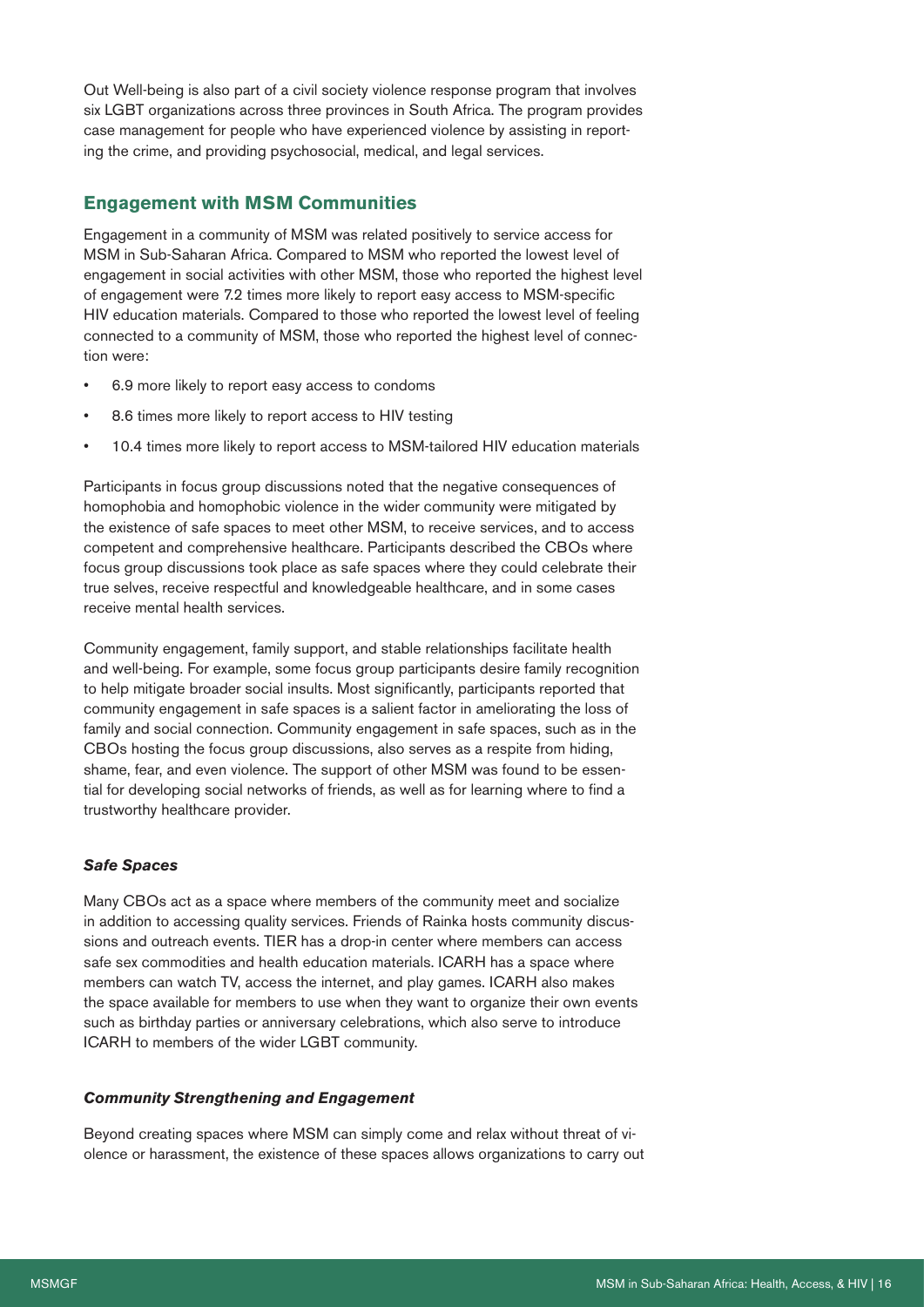activities that strengthen their communities. TIER organizes various activities including skills training for economic development, entrepreneurial training for members who own small businesses, and support groups for MSM living with HIV. CEPERGH organizes games, trips to places of interest, and modeling shows in order to motivate LGBT people with an interest in fashion to participate in community events.

#### *Virtual Spaces*

In places where it is dangerous for groups of LGBT people to congregate, CBOs find alternative ways to connect members to each other without compromising security. CEDEP and Frank and Candy both have online spaces on social media sites where members can safely hold discussion with each other. In addition, Frank and Candy hosts the LGBTI Health Africa listserv, which connects activists around the globe to discuss issues that affect LGBT people in Africa.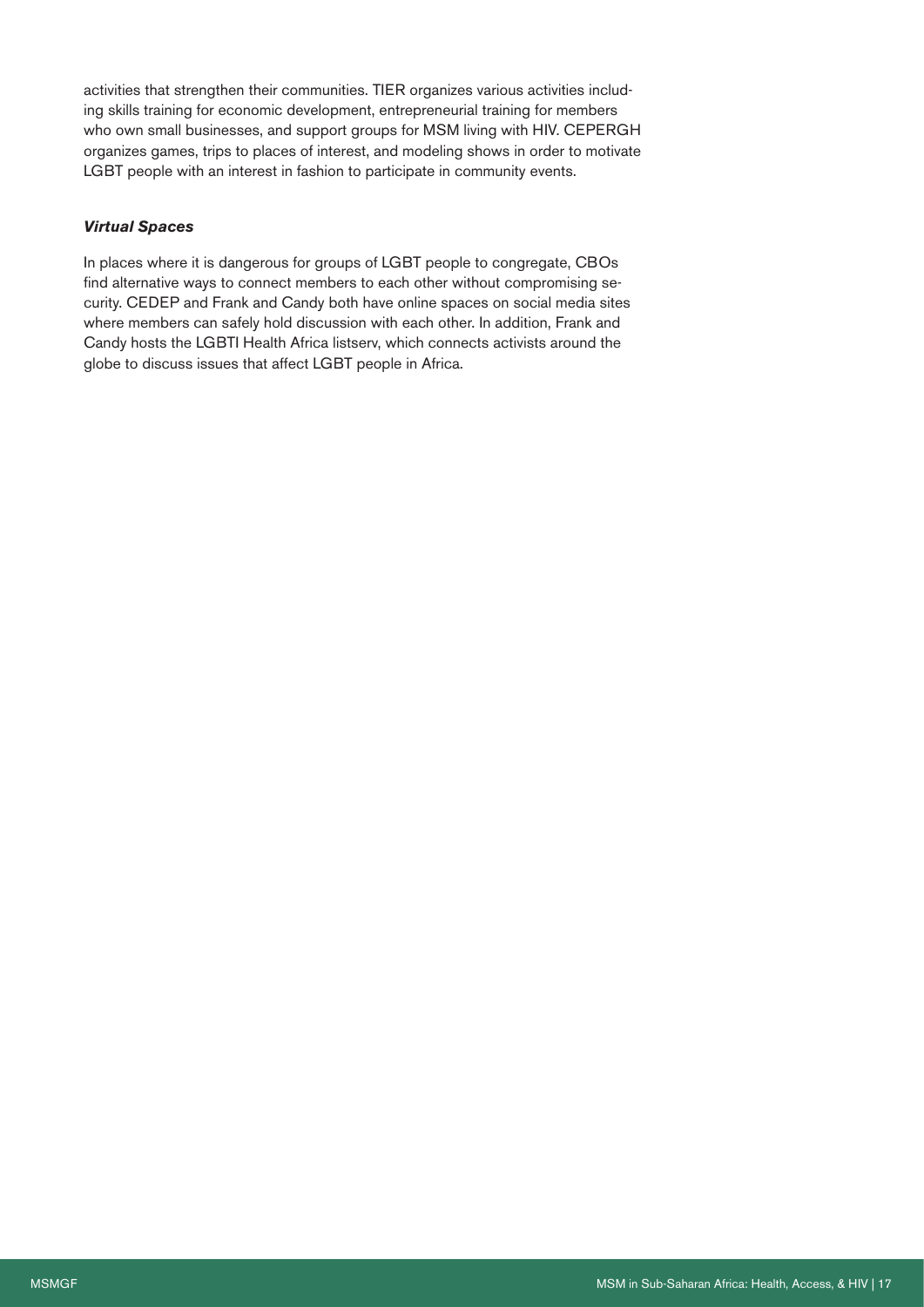# <span id="page-17-0"></span>4. RECOMMENDATIONS

Drawing on findings from the quantitative survey, focus groups, and CBO interviews, this set of recommendations aims to increase access to HIV services among MSM in Sub-Saharan Africa by (i) improving relationships between MSM and healthcare providers and systems, (ii) addressing homophobia and homophobic violence, and (iii) facilitating engagement with gay communities. Designed to be both effective and sustainable, these recommendations apply to the HIV response as a whole, with implications for the collaborative projects carried out by donors, governments, and large international implementing agencies.

### 1. Make greater and smarter investments in local CBO

Local CBOs have been at the forefront of the fight against HIV among MSM in Sub-Saharan Africa since the beginning of the epidemic, and they are the key to successfully improving access to HIV services among MSM in Sub-Saharan Africa. They benefit from high levels of local knowledge, community trust, community buy-in, and motivation to succeed in achieving health and human rights for their communities. Most importantly, they are led and staffed by members of the target communities, ensuring that capacity investments stay in the community. Making smart investments in local community systems and health systems presents a far more sustainable option compared to investments made in international organizations that depart after projects end, often taking their capacity with them.

Many CBOs have limited access to funding because they are not large enough to accept the large-scale grants that are made by the biggest funders of the HIV response. These grants are often channeled through international implementing organizations, governments, or large mainstream civil society organizations with the hope that some of the funds will be applied towards key population programming. In environments where same-sex sexuality is criminalized and where homophobia has led to the neglect of MSM in the national HIV response, routing money through governments and large mainstream organizations can prevent MSM-led CBOs from participating in planning processes and receiving resources to support vital programs for MSM.

Donors can support access to essential services for MSM by making smart investments in the form of skills development, technical expertise, and organizational capacity building for local CBOs. These investments support the development and sustainable implementation of effective programs tailored to the needs of local MSM. In addition to service provision, CBOs often also serve central advocacy and watchdogging roles, ensuring friendlier environments and more appropriate funding, programs, and policies that support a comprehensive and effective HIV response among MSM.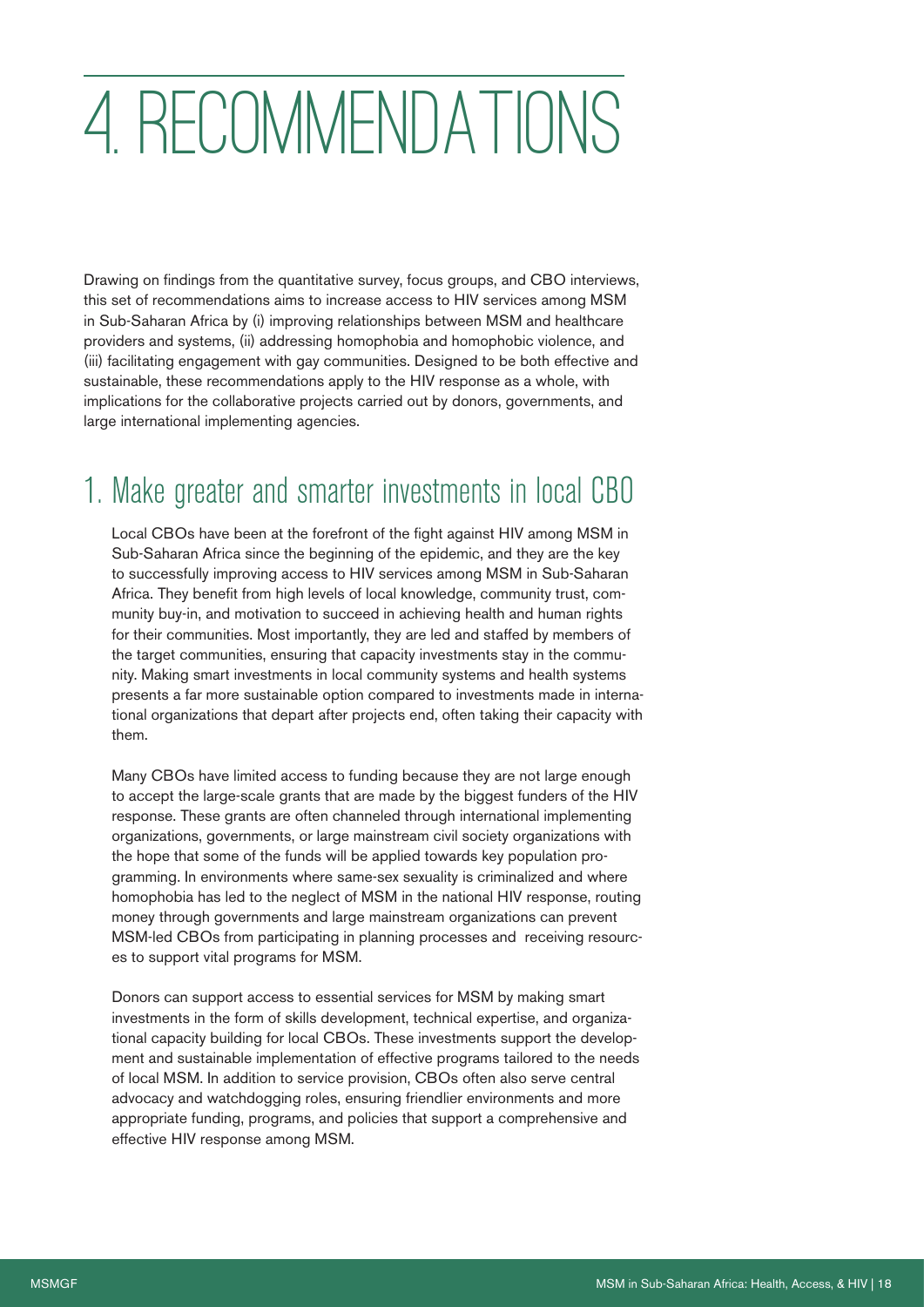<span id="page-18-0"></span>CBO interview participants identified capacity building needs to further these pivotal roles, including skills to develop winning grant proposals, identifying strong and appropriate project indicators, increasing management capacities, improving report writing and research skills to expand the evidence base and evidence-based planning, and monitoring and evaluating for impact. Community systems strengthening approaches promise to help ensure higher-impact projects and programs that are accountable to community stakeholders [17].

*Large donors should provide grant opportunities directly to MSM-led CBOs working on the ground, and the grant opportunities should be designed in such a way that MSM-led CBOs can access them without having funds routed through a third party.*

*In addition to investing in program implementation costs and capacity-building activities, donors should make adequate investments in the capacity and sustainability of local MSM-led CBOs, including salaries and overhead.* 

*Donors must work with local MSM-led CBOs to shape support so that it addresses real needs, targeted towards organizational sustainability, with clear and measurable outcomes for the organizations receiving assistance.* 

### 2. Integrate Community Systems

In addition to strengthening community-based organizations to deliver services, it is important to integrate community systems by supporting linkages between MSM-led CBOs and different actors in local health systems. As this study shows, MSM in Sub-Saharan Africa report the highest levels of stigma from healthcare providers in the GMHR global sample, and the fourth lowest level of comfort with healthcare providers. Violence and stigma significantly affect access to HIV-related services including testing. MSM-led CBOs are well-suited to build the capacity of mainstream health systems to ensure that they are friendly and competent to meet MSM needs, leveraging enduring government funding of health systems to work sustainably and effectively to improve the quality of MSM services across wide geographic areas.

While vital progress has been made in recognizing the importance of engaging communities and community systems, it must be noted that the appearance of community involvement is far more common than the reality. At this point in the global response, we must prioritize systems to assess meaningful community engagement, with accountability to community members.

*Governments should work with local MSM-led CBOs to build linkages between community systems and health systems, including sensitization and competency trainings, designing medical school curricula, and collaboratively developing and implementing shared initiatives.*

*Donors should prioritize proposals with adequate time and resources dedicated toward meaningful community engagement, including failsafes and assessments that ensure appropriate community engagement.*

"It is very possible to develop community groups to gain the level of expert services you need. I have seen it so many times – if you have the right approach and a longer term approach to get your quality outputs, you can do that with community systems. The added advantage is that they are embedded in the community, so they will outlive any grant."

—CBO Interview Participant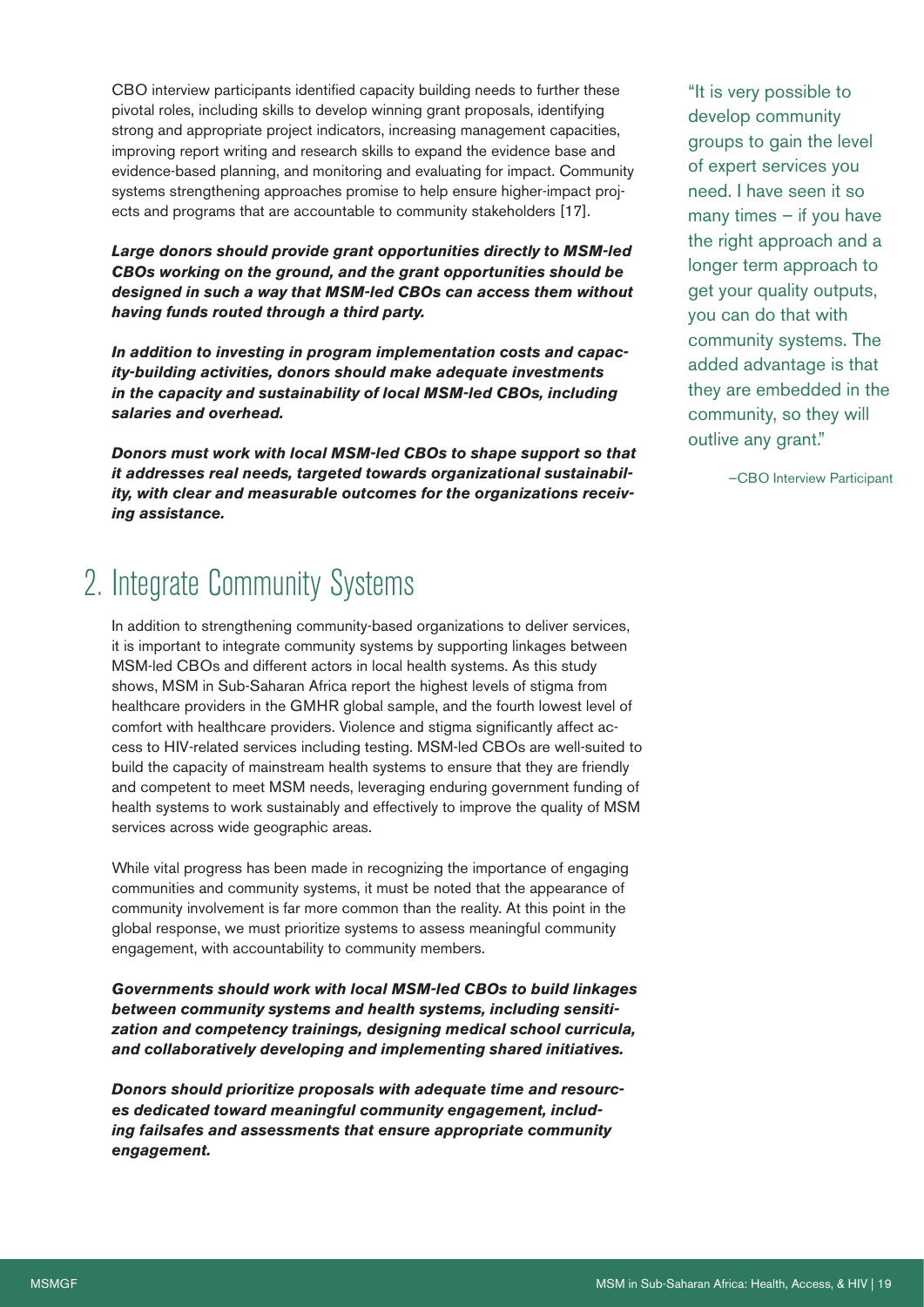### <span id="page-19-0"></span>3. Create an accountable environment conducive to service access

Policies that hinder access to HIV services by and for MSM, including criminalization of sex between men, must be addressed. Such policies undermine the ability of MSM to access services and the ability of community organizations to provide tailored services to MSM. CBO respondents highlighted the challenges that arise when a country's National AIDS Plan prioritizes addressing the epidemic among MSM while the Justice Department continues to treat MSM as criminals.

As shown in this report, LGBT-led CBOs conduct a number of interventions that aim to change the social environment in which MSM live. For decades, monitoring of MSM programs has focused on the numbers of condoms distributed and people put onto treatment. Today, donors and implementers are increasingly acknowledging the importance of addressing human rights, community systems, stigma, violence, and other key factors to the HIV response among MSM when evaluating program impact in Sub-Saharan Africa and globally*.* However, little work has been done to translate these sentiments into concrete indicators to evaluate success in these areas. Good indicators will provide stakeholders – beneficiaries, implementers, donors – with evidence to further improve access by MSM to HIV-related services.

Additionally, while many donors and implementers collaborate on projects that integrate local MSM-led CBOs to some degree, they rarely support protections against homophobic violence for local CBO partners or their community members. Sub-Saharan Africa reported the highest level of homophobic violence in the GMHR survey, despite the highest level of engagement in MSM communities. Working on projects to promote MSM health and human rights often increases the visibility of community advocates and service providers, which can increase their vulnerability to violence and abuse. Donors and implementers must recognize that these are the realities of this work, and resources must be provided to prevent, mitigate, and address violence against advocates and service providers. This includes but is not limited to trainings and resources for data security, strategies for handling office raids, support for members and clients driven out of their homes, funding to keep lawyers on retainer, and other resources as needed.

*When advised to do so by local advocates and community leaders, both donors and large international implementers must leverage their influence and relationships with governments to advocate for policy environments that are more conducive to MSM service access.*

*Efforts must be made to identify concrete indicators to evaluate program impact in the areas of human rights, community engagement and systems strengthening, stigma and discrimination, violence, and other key factors to the HIV response among MSM*.

*All projects that address HIV among MSM in countries with high levels of stigma, discrimination, and violence must include adequate provisions to prevent abuse and violence, and to address it when it occurs.*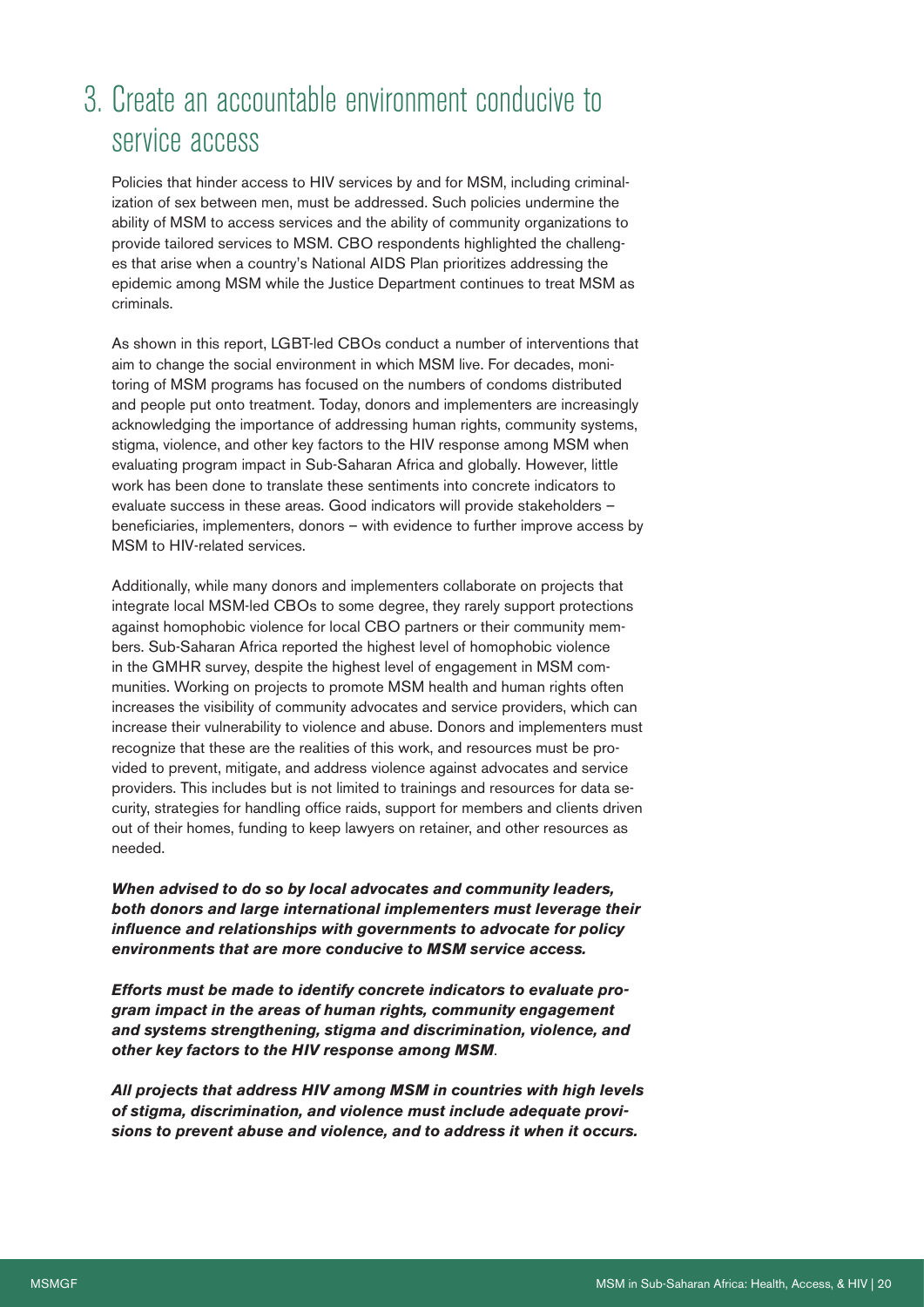# <span id="page-20-0"></span>5. CONCLUSION

We have reached a pivotal moment in the response to HIV among MSM in Sub-Saharan Africa, and the opportunity must not be overlooked. Successfully addressing HIV among MSM is challenging in every part of the world, and especially in Sub-Saharan Africa. The region's knowledge and experience are vital to achieving meaningful impact from HIV programming and ending the pandemic. With careful, respectful, and appropriate engagement and investment in CBOs, support of community and health system linkages, and creation of more accessible services, it is finally possible to envision an AIDS-Free future for MSM in Sub-Saharan Africa.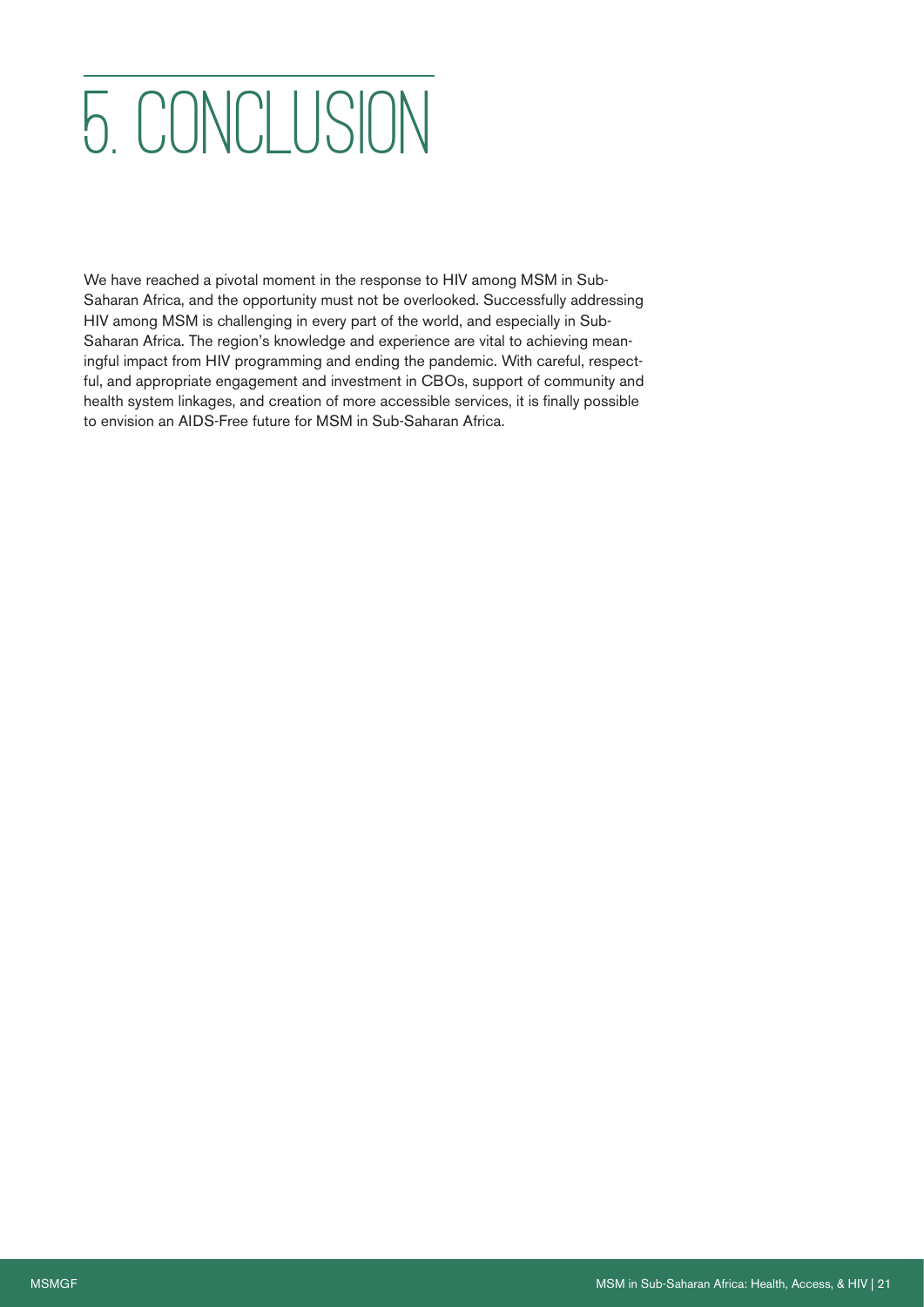## <span id="page-21-0"></span>DATA TABLES

[Table 4](#page-21-1) shows the average score for each of the six barriers and facilitators referred to in this report. The averages are measured for each of the five focus countries in this study brief, and for the five world regions included in the GMHR survey, showing the global average across all respondents.

<span id="page-21-1"></span>

| TABLE <sub>4</sub> |                                       |                          |                                  |       |                          |       |                                          |               |                        |               |                           |       |                                |
|--------------------|---------------------------------------|--------------------------|----------------------------------|-------|--------------------------|-------|------------------------------------------|---------------|------------------------|---------------|---------------------------|-------|--------------------------------|
|                    | Levels of barriers and facilit        |                          |                                  |       |                          |       | ators in different countries and regions |               |                        |               |                           |       |                                |
|                    |                                       |                          | Relationship with Provider       |       |                          |       |                                          | Homophobia    |                        |               | Engagement with Community |       |                                |
|                    |                                       |                          | ದ<br>Provider Stigm              |       | comfort with<br>provider |       | Homophobia                               |               | Homophobic<br>Violence |               | Engagement<br>Community   |       | to Gay Community<br>Connection |
|                    |                                       | Score                    | 95% CI                           | Score | 95% CI                   | Score | 95% CI                                   | Score         | 95% CI                 | Score         | 95% CI                    | Score | 95% Cl                         |
|                    | Kenya                                 | 2.44                     | 84]<br>[2.03; 2]                 | 3.03  | [2.77; 3.29]             | 3.63  | [3.49; 3.77]                             | 2.54          | [2.28; 2.79]           | 1.97          | [1.79:2.15]               | 3.95  | [3.74:4.17]                    |
|                    | Namibia                               | 3.63                     | 02]<br>[3.25; 4]                 | 2.56  | [2.28:2.84]              | 2.59  | [2.47:2.71]                              | 1.66          | [1.48:1.83]            | 1.64          | [1.46; 1.83]              | 3.79  | [3.58:3.99]                    |
|                    | Nigeria                               | $\overline{\mathcal{S}}$ | 42]<br>[2.78; 3]                 | 3.04  | [2.85; 3.23]             | 3.7   | [3.59; 3.81]                             | 1.97          | [1.77; 2.17]           | 1.84          | [1.69:1.99]               | 3.79  | [3.63; 3.95]                   |
| <b>Countries</b>   | South<br><b>Africa</b>                | 1.59                     | $\overline{6}$<br>[1.37; 1.      | 3.37  | [3.21; 3.53]             | 2.74  | [2.65 : 2.83]                            | 1.58          | [1.44; 1.72]           | 1.77          | [1.67:1.87]               | 3.69  | [3.54; 3.84]                   |
|                    | Zimbabwe                              | 2.14                     | 82]<br>$\ddot{\Omega}$<br>[1.46] | 2.75  | : 3.19<br>[2.31]         | 3.75  | : 3.97<br>[3.53                          | 2.23          | : 2.63<br>[1.83]       | 1.77          | [1.54; 2]                 | 3.63  | ; 4.03]<br>[3.22]              |
|                    |                                       |                          |                                  |       |                          |       |                                          |               |                        |               |                           |       |                                |
|                    | Asia                                  | 1.79                     | [1.7:1.87]                       | 2.76  | [2.71; 2.81]             | 3.23  | : 3.26<br>$\frac{2}{3}$                  | 1.26          | : 1.29<br>[1.22]       | 1.56          | : 1.59<br>[1.53]          | 3.23  | [3.17; 3.28]                   |
|                    | Caribbean                             | $\frac{0}{1}$            | $\overline{18}$<br>[1.61; 2]     | 3.17  | [2.98:3.36]              | 3.11  | [2.99:3.22]                              | $\frac{8}{1}$ | [1.62:1.98]            | 1.67          | [1.56; 1.79]              | 3.65  | .3.8<br>[3.49]                 |
|                    | Eastern<br>Europe                     | 1.79                     | த<br>1.68:1                      | 2.54  | : 2.6<br>[2.48]          | 3.49  | ; 3.53]<br>[3.46]                        | 1.72          | [1.65, 1.78]           | 1.44          | [1.41; 1.48]              | 3.12  | : 3.19<br>[3.06]               |
|                    | <b>America</b><br>Latin               | 1.79                     | $\overline{5}$<br>[1.67; 1]      | 3.02  | [2.95, 3.08]             | 3.25  | ; 3.29]<br>[3.21]                        | 1.59          | : 1.65<br>[1.53]       | 1.46          | : 1.5<br>[1.42]           | 3.28  | 3.35]<br>$\ddotsc$<br>[3.21]   |
| <b>Regions</b>     | East North<br>Middle<br><b>Africa</b> | 1.75                     | 08<br>[1.42; 2]                  | 2.34  | [2.08; 2.59]             | 3.71  | [3.59; 3.84]                             | 2.01          | [1.78; 2.24]           | 1.45          | [1.35; 1.55]              | 3.55  | [3.38; 3.73]                   |
|                    | Oceania                               | 1.42                     | 56]<br>[1.28; 1.                 | 4.06  | : 4.16<br>[3.97]         | 2.21  | : 2.28<br>[2.14]                         | 1.18          | : 1.22<br>[1.13]       | 1.72          | [1.66:1.79]               | 3.62  | : 3.72<br>[3.52]               |
|                    | Saharan<br><b>Africa</b><br>Sub       | 2.46                     | 61]<br>[2.31; 2]                 | 2.98  | [2.89; 3.07]             | 3.37  | [3.31, 3.43]                             | 2.01          | [1.91; 2.1]            | 1.82          | [1.76:1.89]               | 3.76  | [3.68; 3.84]                   |
|                    | Western<br>Europe                     | 1.65                     | [1.57; 1.72]                     | 3.83  | [3.78; 3.88]             | 2.41  | $[2.38 \; ; \; 2.44]$                    | 1.23          | [1.2; 1.25]            | $\frac{8}{1}$ | [1.76:1.83]               | 3.6   | [3.55; 3.65]                   |
|                    |                                       |                          |                                  |       |                          |       |                                          |               |                        |               |                           |       |                                |
|                    | Global                                | 1.81                     | [1.77; 1.86]                     | 3.13  | [3.1; 3.16]              | 3.06  | [3.04; 3.08]                             | 1.48          | [1.46; 1.5]            | 1.63          | [1.61; 1.64]              | 3.41  | [3.38; 3.44]                   |
|                    |                                       |                          |                                  |       |                          |       |                                          |               |                        |               |                           |       |                                |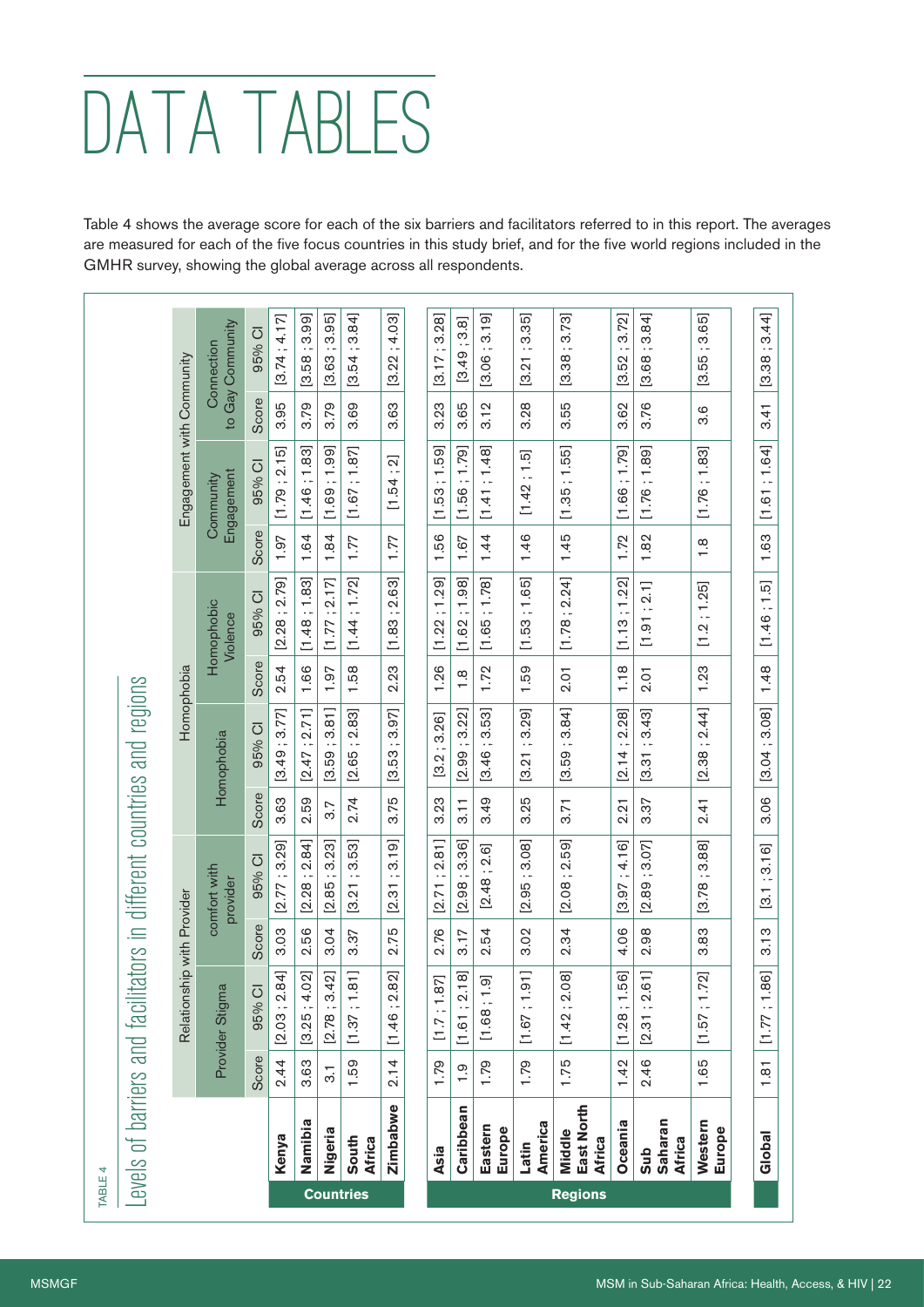| <b>HIV</b> Treatment<br>access to key HIV services<br>63.6<br>26.5<br>43.8<br>33.3<br>40.5<br>49.7<br>42.1<br>$\overline{C}$<br>$\overline{Q}$<br>$\infty$<br>26.<br>42.<br><u>တွ</u><br>73.<br>$\frac{4}{1}$<br>;40.6]<br>; 50.2]<br>; 60.1]<br>$\overline{\Sigma}$<br>;75.6]<br>72.9]<br>[24.9; 31.5]<br>;40.2]<br>[43.4; 51.9]<br>52.8<br>;69.6]<br>27.6]<br>$\begin{bmatrix} 0 \\ 1 \end{bmatrix}$<br>[61; 73.3]<br>$\frac{8}{3}$<br>$\overline{\circ}$<br><b>HIV</b> Testing<br>95%<br>$\cdot$ .<br>$\ddot{\phantom{0}}$<br>$\sim$<br>2<br>[54.2<br>56.4<br>[22.4]<br>[20.5]<br>[34.9]<br>[18.8]<br>[32.8]<br>[35.9]<br>[47.2]<br>Ξ.<br>$\frac{3}{2}$<br>$\overline{3}$<br>58.8<br>40.4<br>28.8<br>24.9<br>42.6<br>28.1<br>29.7<br>67.4<br>47.6<br>37.3<br>57.1<br>56<br>65<br>$\frac{6}{1}$<br>8 <sup>o</sup><br>respondents who reported complete<br>[44.2; 57.1]<br>[29.7; 35.3]<br>; 19.7]<br>; 28.1]<br>[14.9:20.5]<br>: 22.8<br>; 29.7]<br>;43.3]<br>39.4]<br>23.5<br>24.9]<br>26.6]<br>(11.7)<br>23]<br>$\overline{\circ}$<br>$\ddot{\phantom{1}}$<br>95%<br>Lubricants<br>$\ddot{\phantom{1}}$<br>[20.6<br>$\ddot{\phantom{0}}$<br>$\ddot{\phantom{0}}$<br>[16.2]<br>ِ<br>$[12.2]$<br>[25.3]<br>[15.3]<br>$\circ$<br>$[7.2]$<br>ΓÚ<br>[6.7]<br>ო<br>$\Xi$<br><u>ٰم</u><br>Ë<br>ഉ്<br>50.6<br>19.4<br>32.5<br>œ<br>19.5<br>19.2<br>13.5<br>33.9<br>16.2<br>19.1<br>17.4<br>19.2<br>17.6<br>9.3<br>$\infty$<br>$\overline{21}$<br>[48.6; 61.4]<br>[43.6; 49.4]<br>;65.7]<br>63.1]<br>; 50.4]<br>;76.5]<br>;40.4]<br>;46.9]<br>[22.2; 28.5]<br>; 33.4]<br>: 51.6<br>31.1<br>50]<br>37.7]<br>$\overline{\circ}$<br>Condoms<br>95%<br>[30.6]<br>$\ddot{\phantom{1}}$<br>$\ddot{\phantom{0}}$<br>[43.3]<br>[26.5]<br>rò.<br>[43.5<br>[23.4]<br>[23.9]<br>œ<br>[60.7<br>$[35]$<br>[26<br>$\frac{1}{2}$<br>$\overline{21}$<br>46.5<br>54.8<br>29.9<br>30.3<br>36.3<br>42.3<br>34.7<br>40.9<br>28.5<br>25.2<br>47.4<br>55.1<br>69<br>$\overline{4}$<br>8 <sup>o</sup><br>$\blacksquare$<br>South Africa<br><b>North Africa</b><br>Sub Sahara<br><b>Middle East</b><br>Proportion of<br>Zimbabwe<br>Caribbean<br>Namibia<br>Oceania<br><b>America</b><br>Western<br>Europe<br>Eastern<br>Nigeria<br>Europe<br>Global<br>Kenya<br><b>Africa</b><br>Latin |
|------------------------------------------------------------------------------------------------------------------------------------------------------------------------------------------------------------------------------------------------------------------------------------------------------------------------------------------------------------------------------------------------------------------------------------------------------------------------------------------------------------------------------------------------------------------------------------------------------------------------------------------------------------------------------------------------------------------------------------------------------------------------------------------------------------------------------------------------------------------------------------------------------------------------------------------------------------------------------------------------------------------------------------------------------------------------------------------------------------------------------------------------------------------------------------------------------------------------------------------------------------------------------------------------------------------------------------------------------------------------------------------------------------------------------------------------------------------------------------------------------------------------------------------------------------------------------------------------------------------------------------------------------------------------------------------------------------------------------------------------------------------------------------------------------------------------------------------------------------------------------------------------------------------------------------------------------------------------------------------------------------------------------------------------------------------------------------------------------------------------------------------------------------------------------------------------------------------------------------------------------------|
|                                                                                                                                                                                                                                                                                                                                                                                                                                                                                                                                                                                                                                                                                                                                                                                                                                                                                                                                                                                                                                                                                                                                                                                                                                                                                                                                                                                                                                                                                                                                                                                                                                                                                                                                                                                                                                                                                                                                                                                                                                                                                                                                                                                                                                                            |
|                                                                                                                                                                                                                                                                                                                                                                                                                                                                                                                                                                                                                                                                                                                                                                                                                                                                                                                                                                                                                                                                                                                                                                                                                                                                                                                                                                                                                                                                                                                                                                                                                                                                                                                                                                                                                                                                                                                                                                                                                                                                                                                                                                                                                                                            |
|                                                                                                                                                                                                                                                                                                                                                                                                                                                                                                                                                                                                                                                                                                                                                                                                                                                                                                                                                                                                                                                                                                                                                                                                                                                                                                                                                                                                                                                                                                                                                                                                                                                                                                                                                                                                                                                                                                                                                                                                                                                                                                                                                                                                                                                            |
|                                                                                                                                                                                                                                                                                                                                                                                                                                                                                                                                                                                                                                                                                                                                                                                                                                                                                                                                                                                                                                                                                                                                                                                                                                                                                                                                                                                                                                                                                                                                                                                                                                                                                                                                                                                                                                                                                                                                                                                                                                                                                                                                                                                                                                                            |
|                                                                                                                                                                                                                                                                                                                                                                                                                                                                                                                                                                                                                                                                                                                                                                                                                                                                                                                                                                                                                                                                                                                                                                                                                                                                                                                                                                                                                                                                                                                                                                                                                                                                                                                                                                                                                                                                                                                                                                                                                                                                                                                                                                                                                                                            |
|                                                                                                                                                                                                                                                                                                                                                                                                                                                                                                                                                                                                                                                                                                                                                                                                                                                                                                                                                                                                                                                                                                                                                                                                                                                                                                                                                                                                                                                                                                                                                                                                                                                                                                                                                                                                                                                                                                                                                                                                                                                                                                                                                                                                                                                            |
| Asia                                                                                                                                                                                                                                                                                                                                                                                                                                                                                                                                                                                                                                                                                                                                                                                                                                                                                                                                                                                                                                                                                                                                                                                                                                                                                                                                                                                                                                                                                                                                                                                                                                                                                                                                                                                                                                                                                                                                                                                                                                                                                                                                                                                                                                                       |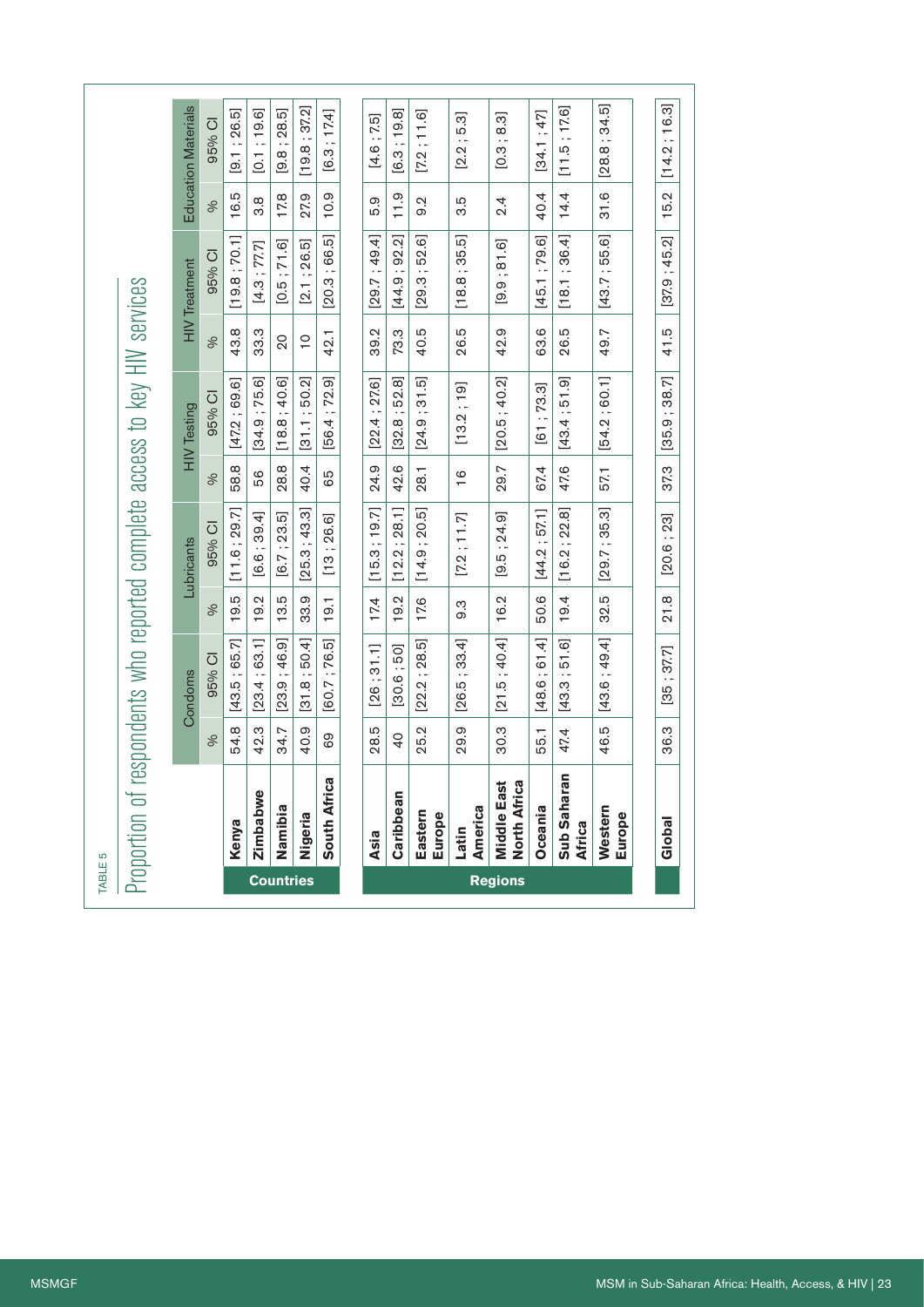| 0.246<br>0.802<br>0.703<br>0.776<br>0.142<br>0.017<br>$\Omega$<br>$177.70$ $[2.49 - 12697.48]$<br>238.08]<br>$-79.75$<br>$-11.39$<br>5.06]<br>3.04<br>95% CI<br>$\mathbf{I}$<br>$\mathsf I$<br>-1<br>[0.09]<br>[0.04<br>[0.04<br>[0.25]<br>$\subseteq$<br><b>AOR</b><br>0.68<br>0.04<br>0.70<br>1.74<br>7.64<br>0.001<br>0.495<br>0.044<br>0.018<br>0.554<br>0.947<br>$\mathbf{a}$<br>75.39]<br>49.59]<br>$10.7$ ]<br>1.89]<br>71.79]<br>6.35]<br>95% CI<br>$\mathbf I$<br>$\mathbf I$<br>$\mathbf{I}$<br>$\mathsf I$<br>$\mathsf I$<br>$\mathbf{I}$<br>[0.27]<br>[0.37]<br>[0.11]<br>[1.05]<br>[3.18]<br>$\frac{5}{1}$<br>10.36<br>15.48<br><b>AOR</b><br>1.08<br>1.54<br>7.23<br>0.71<br>50.001<br>0.004<br>0.022<br>0.007<br>0.011<br>0.381<br>$\Omega$<br>10.21]<br>28.74]<br>2.34]<br>$-0.82$ ]<br>0.5<br>0.6<br>95% CI<br>$\mathsf I$<br>$\mathbf{I}$<br>$\mathbf{I}$<br>$\mathsf I$<br>$\mathsf I$<br>[0.01]<br>[0.07]<br>[0.21]<br>[0.11]<br>[2.56]<br>[1.19]<br><b>AOR</b><br>8.59<br>3.49<br>0.20<br>0.42<br>0.50<br>0.08<br>0.082<br>0.722<br>0.532<br>0.056<br>0.017<br>0.072<br>$\Omega$<br>6<br>$\pm$<br>13.48]<br>2.77]<br>0.63<br>10.26]<br>23.9<br>12.1<br>95% CI<br>$\mathbf I$<br>$\mathsf I$<br>$\bar{1}$<br>$\mathsf I$<br>0.49<br>[0.01]<br>[0.86]<br>[0.96]<br>[0.3]<br>$\overline{0}$ .0<br><b>AOR</b><br>3.24<br>1.76<br>4.79<br>3.48<br>0.08<br>1.17<br>0.085<br>0.285<br>0.676<br>0.001<br>0.001<br>0.86<br>$\Omega$<br>$-14.11$ ]<br>21.81]<br>$2.14$ ]<br>$-1.08$<br>1.87]<br>$-4.4$ ]<br>95% CI<br>$\mathbf I$<br>$\mathbf{I}$<br>$\mathbf{I}$<br>[0.29]<br>[0.12]<br>[0.32]<br>[0.31]<br>[1.95]<br>[2.21]<br><b>AOR*</b><br>0.59<br>1.13<br>6.94<br>5.24<br>0.47<br>0.81<br>Homophobia<br>Homophobic<br>Engagement<br>Comfort with<br>Connection<br>Community<br>Community<br><b>Violence</b><br>Provider<br>Provider<br>stigma<br>to Gay |  | Lubricants | <b>HIV Testing</b> |  | <b>HIV Education</b> |  | <b>HIV Treatment**</b> |  |
|--------------------------------------------------------------------------------------------------------------------------------------------------------------------------------------------------------------------------------------------------------------------------------------------------------------------------------------------------------------------------------------------------------------------------------------------------------------------------------------------------------------------------------------------------------------------------------------------------------------------------------------------------------------------------------------------------------------------------------------------------------------------------------------------------------------------------------------------------------------------------------------------------------------------------------------------------------------------------------------------------------------------------------------------------------------------------------------------------------------------------------------------------------------------------------------------------------------------------------------------------------------------------------------------------------------------------------------------------------------------------------------------------------------------------------------------------------------------------------------------------------------------------------------------------------------------------------------------------------------------------------------------------------------------------------------------------------------------------------------------------------------------------------------------------------------------------------------------------------------------------|--|------------|--------------------|--|----------------------|--|------------------------|--|
|                                                                                                                                                                                                                                                                                                                                                                                                                                                                                                                                                                                                                                                                                                                                                                                                                                                                                                                                                                                                                                                                                                                                                                                                                                                                                                                                                                                                                                                                                                                                                                                                                                                                                                                                                                                                                                                                          |  |            |                    |  |                      |  |                        |  |
|                                                                                                                                                                                                                                                                                                                                                                                                                                                                                                                                                                                                                                                                                                                                                                                                                                                                                                                                                                                                                                                                                                                                                                                                                                                                                                                                                                                                                                                                                                                                                                                                                                                                                                                                                                                                                                                                          |  |            |                    |  |                      |  |                        |  |
|                                                                                                                                                                                                                                                                                                                                                                                                                                                                                                                                                                                                                                                                                                                                                                                                                                                                                                                                                                                                                                                                                                                                                                                                                                                                                                                                                                                                                                                                                                                                                                                                                                                                                                                                                                                                                                                                          |  |            |                    |  |                      |  |                        |  |
|                                                                                                                                                                                                                                                                                                                                                                                                                                                                                                                                                                                                                                                                                                                                                                                                                                                                                                                                                                                                                                                                                                                                                                                                                                                                                                                                                                                                                                                                                                                                                                                                                                                                                                                                                                                                                                                                          |  |            |                    |  |                      |  |                        |  |
|                                                                                                                                                                                                                                                                                                                                                                                                                                                                                                                                                                                                                                                                                                                                                                                                                                                                                                                                                                                                                                                                                                                                                                                                                                                                                                                                                                                                                                                                                                                                                                                                                                                                                                                                                                                                                                                                          |  |            |                    |  |                      |  |                        |  |
|                                                                                                                                                                                                                                                                                                                                                                                                                                                                                                                                                                                                                                                                                                                                                                                                                                                                                                                                                                                                                                                                                                                                                                                                                                                                                                                                                                                                                                                                                                                                                                                                                                                                                                                                                                                                                                                                          |  |            |                    |  |                      |  |                        |  |
|                                                                                                                                                                                                                                                                                                                                                                                                                                                                                                                                                                                                                                                                                                                                                                                                                                                                                                                                                                                                                                                                                                                                                                                                                                                                                                                                                                                                                                                                                                                                                                                                                                                                                                                                                                                                                                                                          |  |            |                    |  |                      |  |                        |  |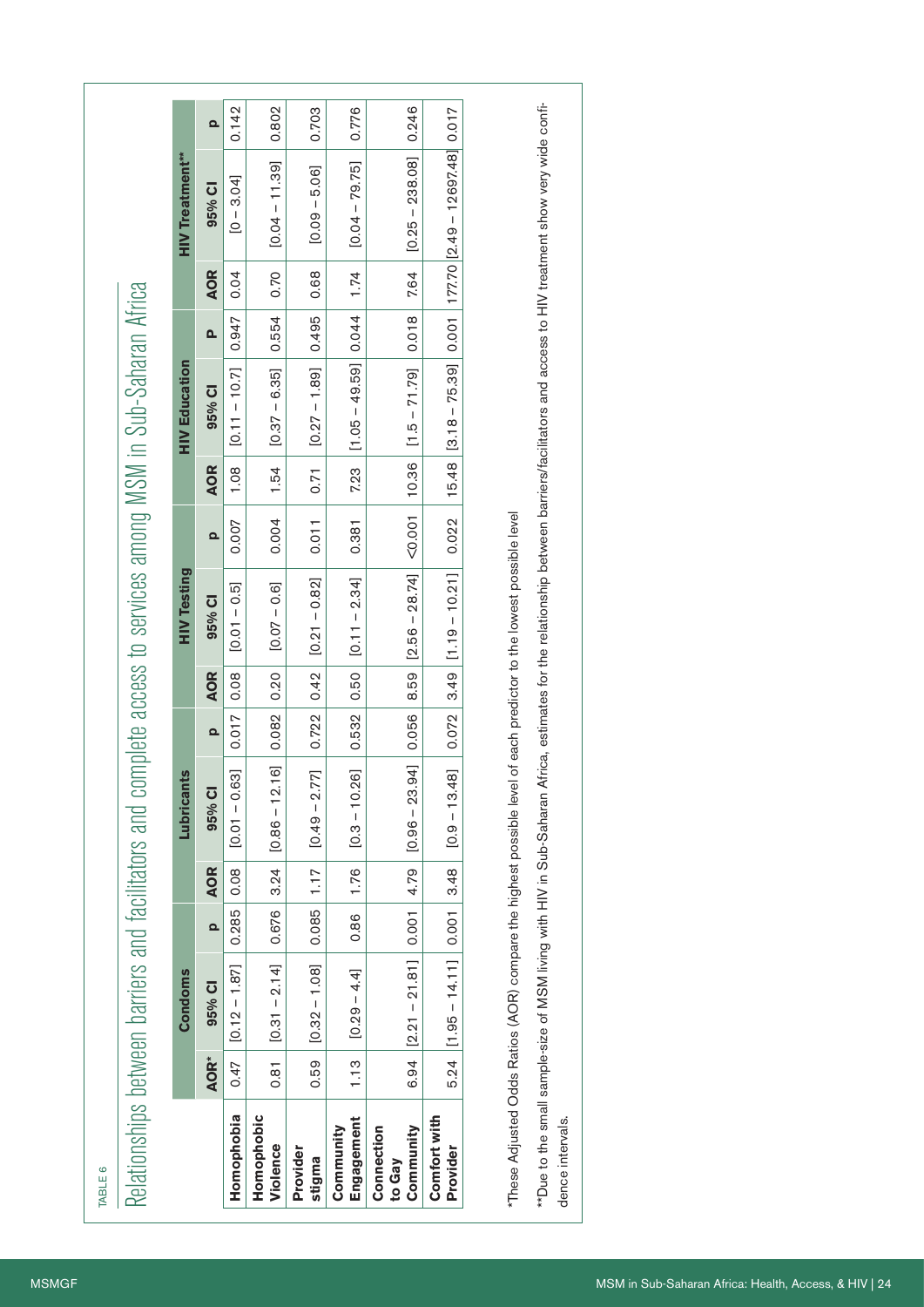## <span id="page-24-0"></span>REFERENCES

- 1. Beyrer, C., et al., *Global epidemiology of HIV infection in men who have sex with men.* The Lancet, 2012.
- 2. World Health Organization. *Global report: UNAIDS report on the global AIDS epidemic 2010*. Geneva: WHO 2010 [Cited 12 June 2014]; Available from: http://www.unaids.org/globalreport/Global\_report.htm.
- 3. Poteat, T., et al., *HIV risk among MSM in Senegal: a qualitative rapid assessment of the impact of enforcing laws that criminalize same sex practices.* PLoS One, 2011. **6**(12): p. e28760.
- 4. Itaborahy, L. and J. Zhu, *State-sponsored homophobia: a world survey of laws on criminalisation, protection, and recognition of same-sex love*. 2013, International Lesbian, Gay, Bisexual, Trans and Intersex Association.
- 5. MSMGF. *Specialist Submission to the Global Commission on HIV and the Law*. 2011 [Cited 16 November 2013]; Available from: http:// www.hivlawcommission.org/index.php/reportsubmissions?task=document.viewdoc&id=76.
- 6. Makofane, K., et al., *Homophobic legislation and its impact on human security.* African Security Review, 2014. **23**(2): p. 186-195.
- 7. Amnesty International. *Uganda: Anti-Homosexuality Act prompts arrests, attacks, evictions, flight*. 2014 [Cited 20 May 2014]; Available from: http://www.amnesty.org/ en/news/uganda-anti-homosexuality-act-prompts-arrestsattacks-evictions-flight-2014-05-15.
- 8. Fay, H., et al., *Stigma, health care access, and HIV knowledge among men who have sex with men in Malawi, Namibia, and Botswana.* AIDS and Behavior, 2011. **15**(6): p. 1088-1097.
- 9. Makofane, K., et al., *Men who have sex with men inadequately addressed in African AIDS National Strategic Plans.* Global public health, 2013. **8**(2): p. 129-143.
- 10. UNAIDS. *Getting to zero: 2011 2015 strategy*. 2010 [Cited 3 March 2012]; Available from: http:// www.unodc.org/documents/eastasiaandpacific/ Publications/2011/JC2034\_UNAIDS\_Strategy\_en.pdf.
- 11. World Health Organization. *Prevention and Treatment of HIV and Other Sexually Transmitted Infections Among Men who Have Sex with Men and Transgender People: Recommendations for a Public Health Approach*. 2011 [Cited 15 May 2014]; Available from: http://www.who. int/hiv/pub/guidelines/msm\_guidelines2011/en/.
- 12. The Global Fund. *The Global Fund strategy in relation to sexual orientation and gender identities*. 2009 [Cited 2 February 2012]; Available from: www.theglobalfund.org.
- 13. PEPFAR. *Technical guidance on combination HIV prevention*. 2011 [Cited 13 January 2012]; Available from: http://www.pepfar.gov/documents/ organization/164010.pdf.
- 14. amfAr. *Tackling HIV/AIDS Among Key Populations: Essential to Achieving an AIDS-Free Generation*. 2013 [Cited 14 May 2014]; Available from: http://www. amfar.org/uploadedFiles/\_amfarorg/Articles/On\_The\_ Hill/2013/Key%20Populations%20Issue%20Brief%20 -%20Final%20(2).pdf.
- 15. MSMGF. *Community Update for MSM Advocates: PEPFAR Blueprint - Creating an AIDS-Free Generation. What does it mean for MSM?* 2012 [Cited 17 November 2013]; Available from: http://www.msmgf.org/files/ msmgf/documents/Blueprint\_CommunityUpdate.pdf.
- 16. Schwartländer, B., et al., *Towards an improved investment approach for an effective response to HIV/ AIDS.* The Lancet, 2011. **377**(9782): p. 2031-2041.
- 17. MSMGF. *Community Systems Strengthening and Key Populations*. 2013 [Cited 1 December 2013]; Available from: http://www.msmgf.org/files/msmgf//Publications/ CSS\_and\_Key\_Populations\_3oct2013.pdf.
- 18. Ayala, G., et al., *Access to Basic HIV-Related Services and PrEP Acceptability among Men Who Have sex with Men Worldwide: Barriers, Facilitators, and Implications for Combination Prevention.* Journal of Sexually Transmitted Diseases, 2013.
- 19. Arreola, S., et al. *Access to HIV prevention and treatment for men who have sex with men: Findings from the 2012 Global Men's Health and Rights Study (GMHR)*. 2012 [Cited 4 April 2013]; Available from: http://www. msmgf.org/files/msmgf/documents/GMHR\_2012.pdf.